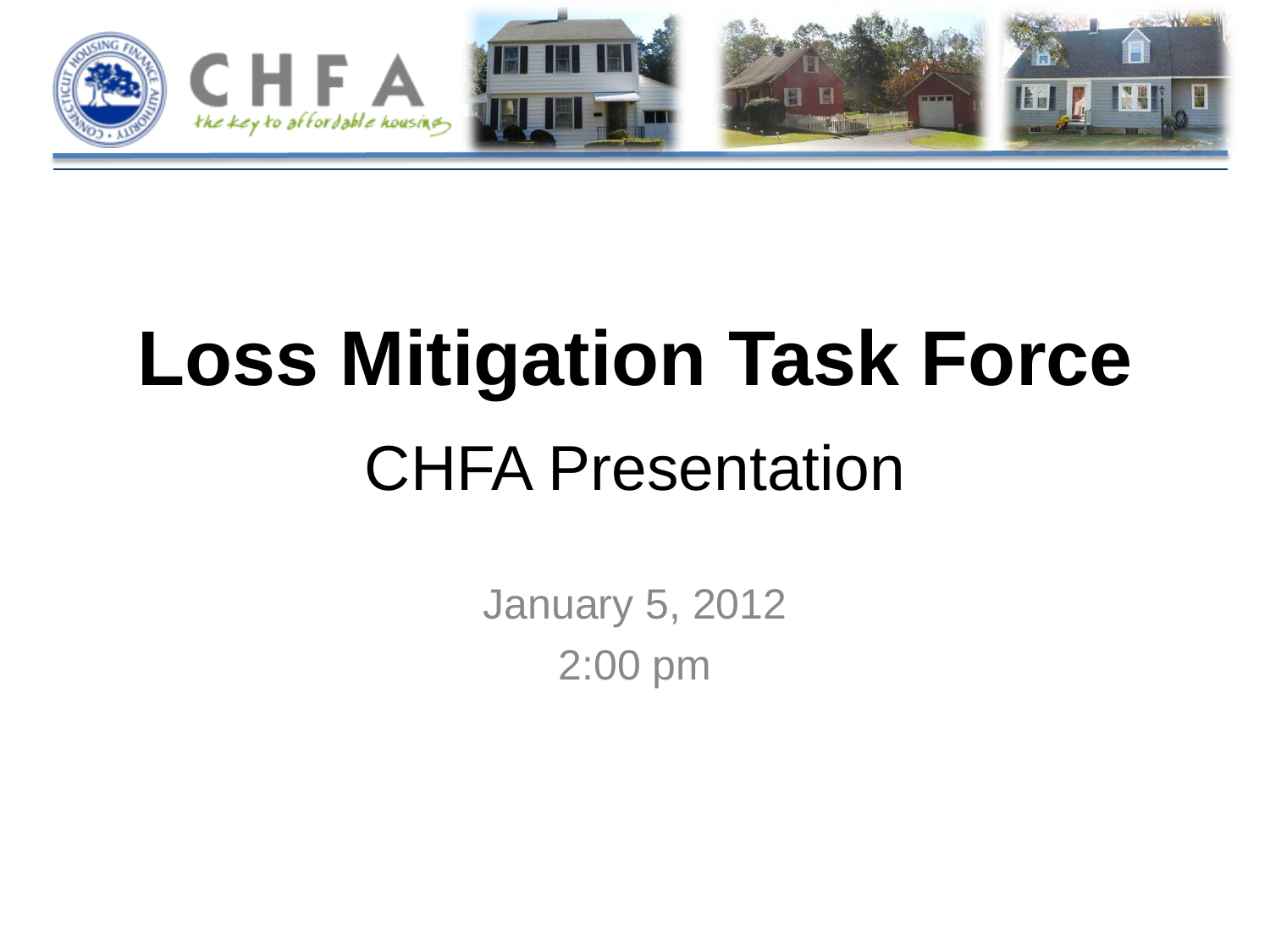

## CHFA's Foreclosure Prevention Programs: CT FAMLIES EMAP **Counseling** Judicial Mediation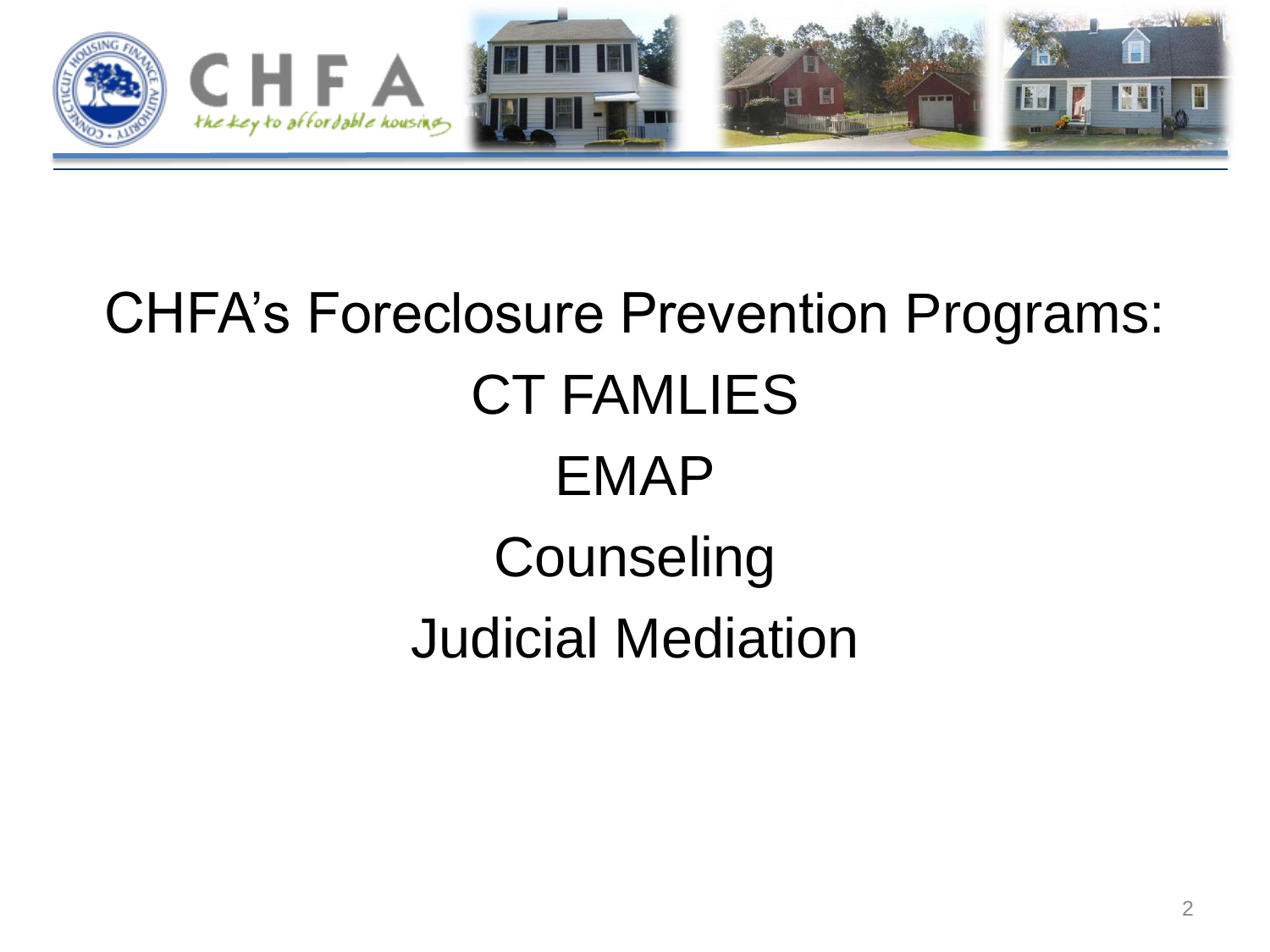

# Market Conditions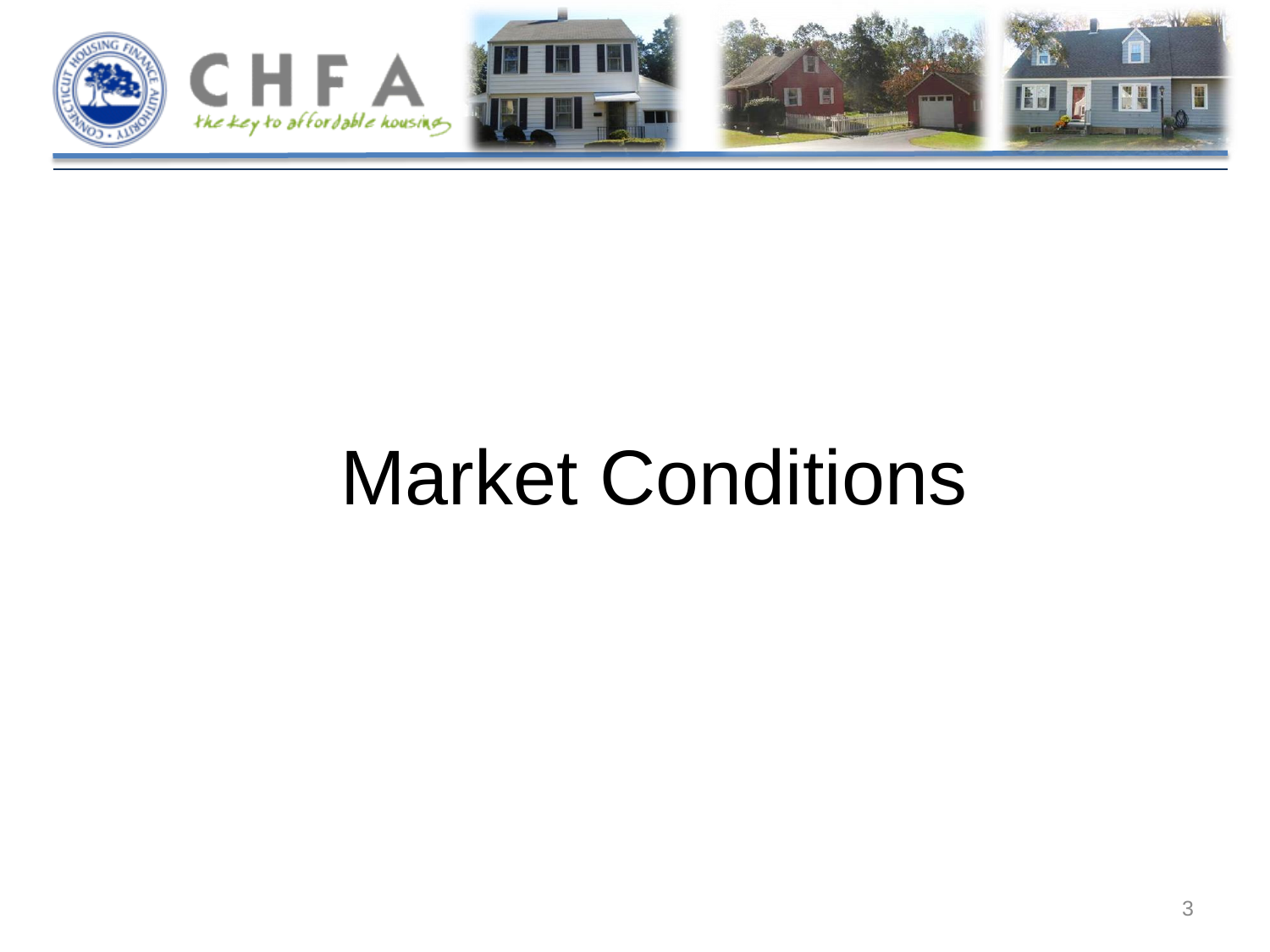

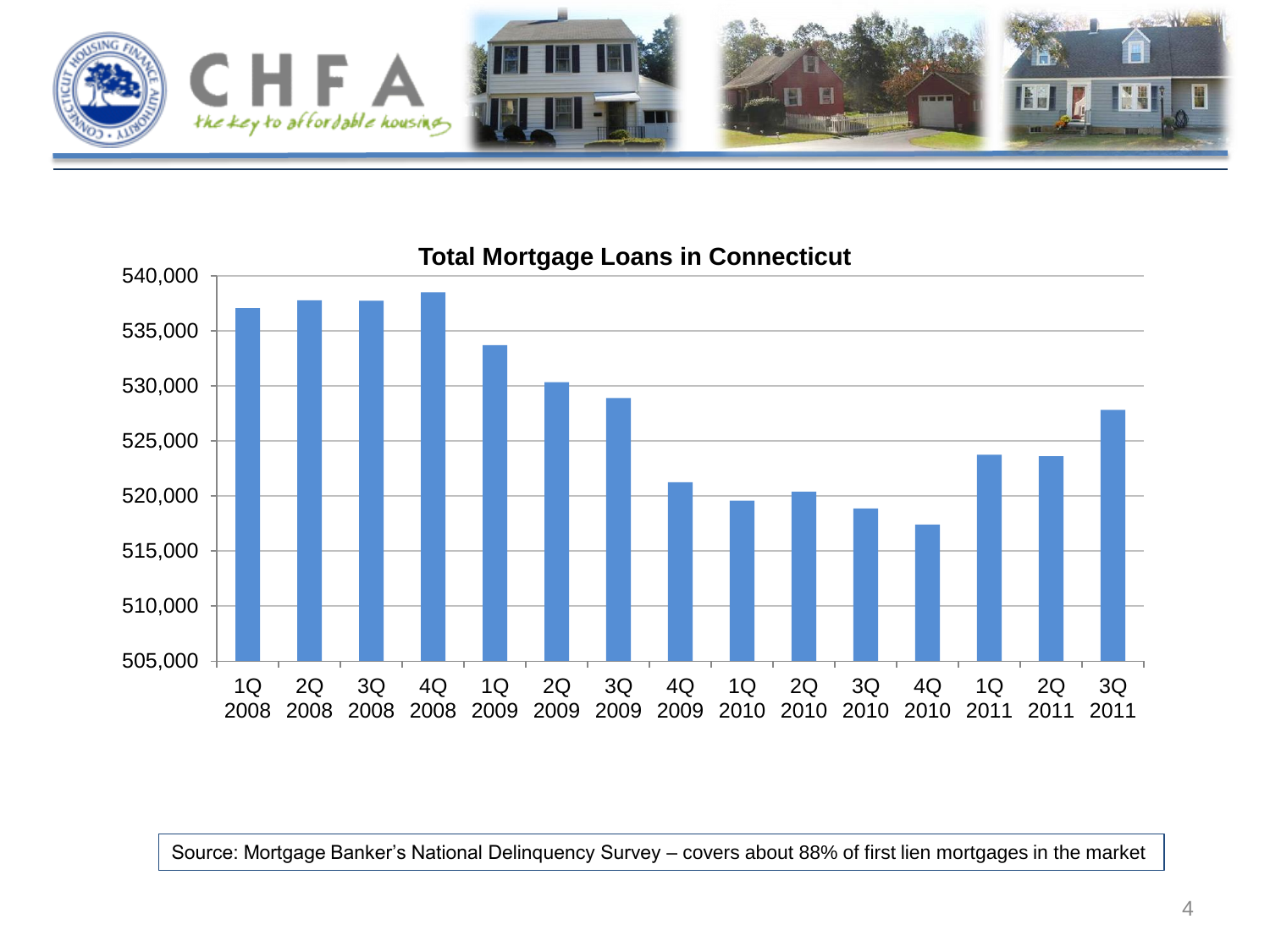

#### **Loan Profiles**

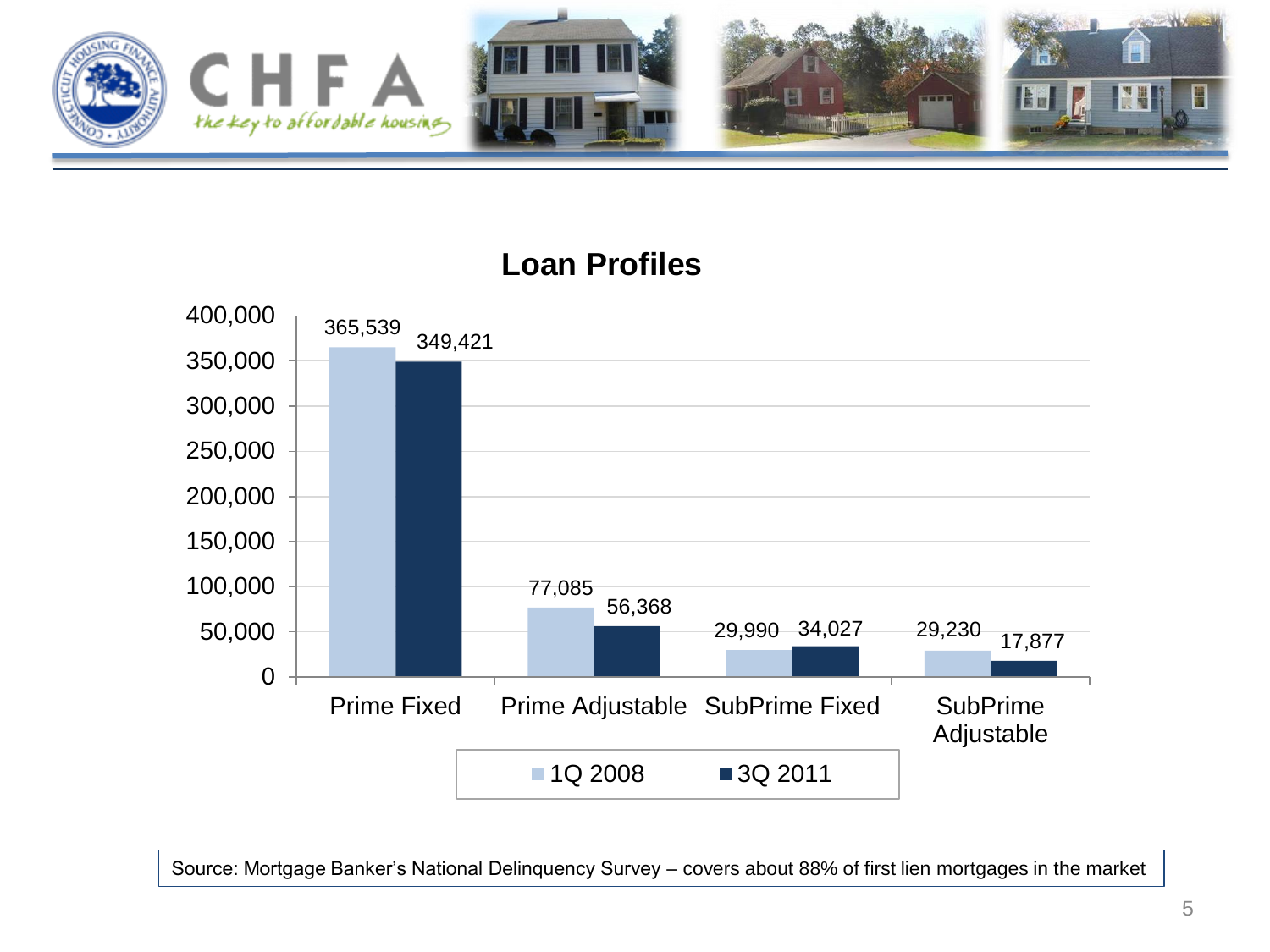

#### **Number of Seriously Delinquent Loans in Connecticut**

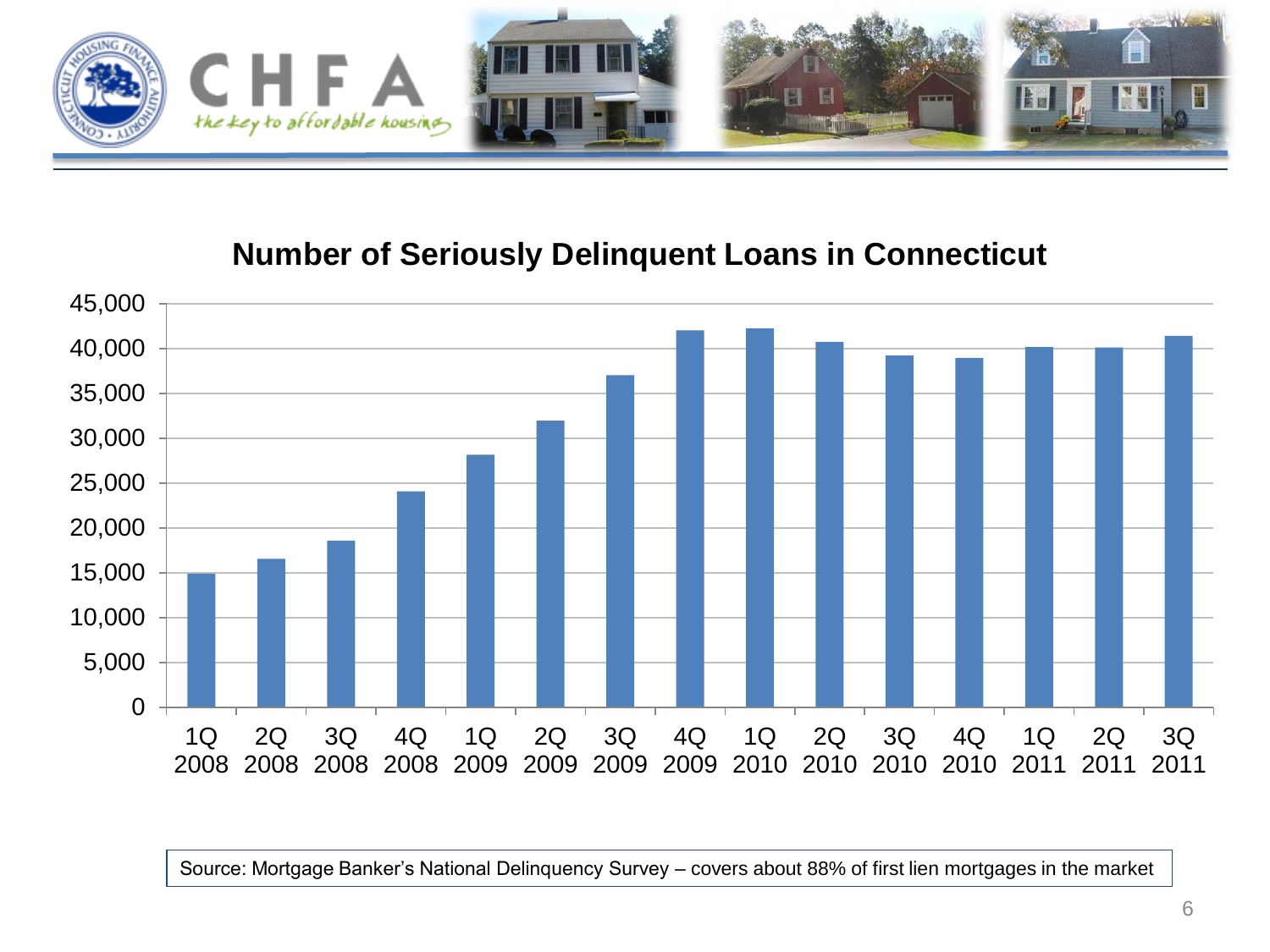

#### **Seriously Delinquent Loans**

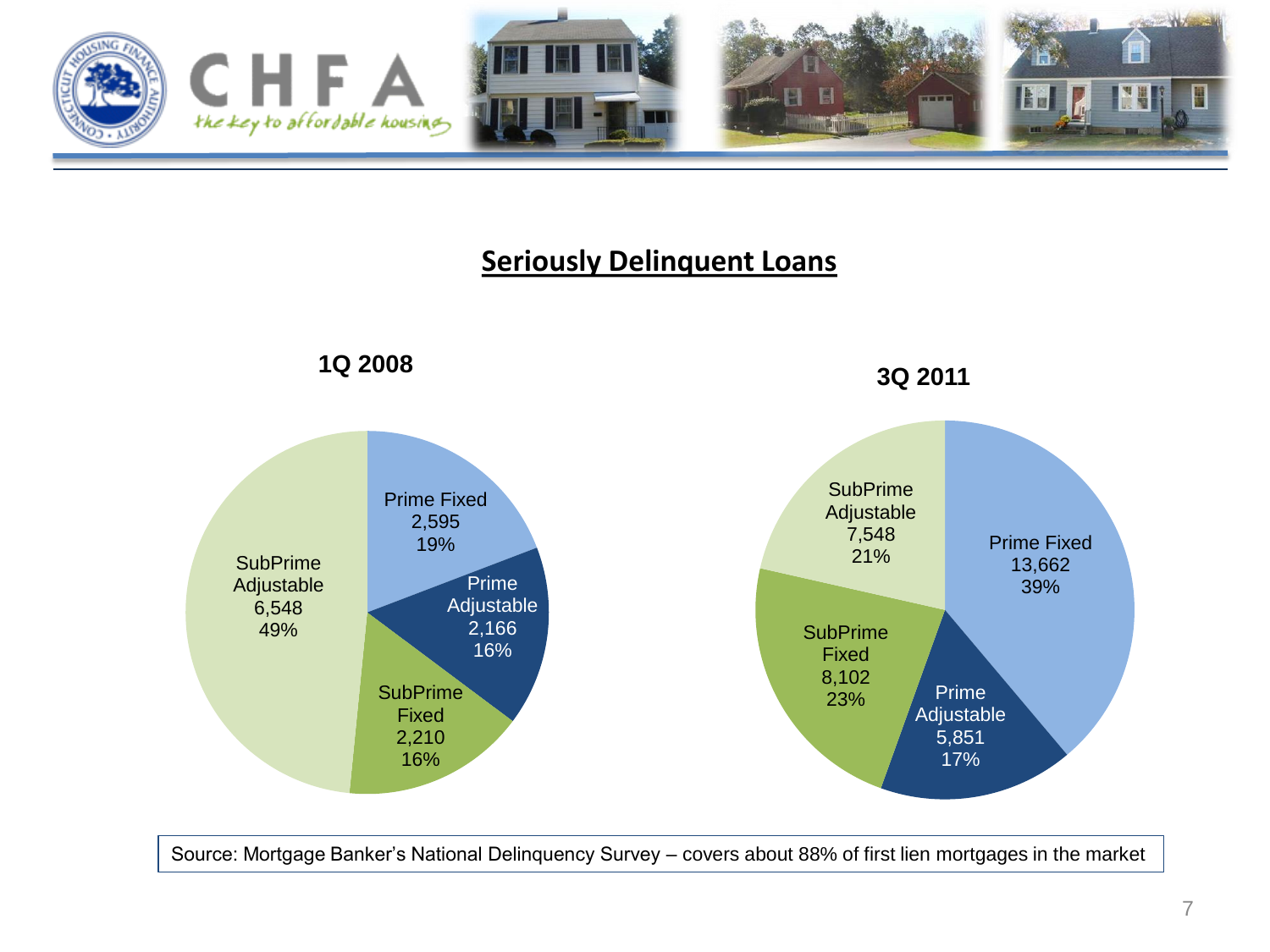

#### **Delinquency and Unemployment**



#### - Unemployment Rate Seriously Delinquent Loans

Sources: Mortgage Banker's National Delinquency Survey – covers about 88% of first lien mortgages in the market and the Connecticut Department of Labor, Seasonally Adjusted Unemployment Rate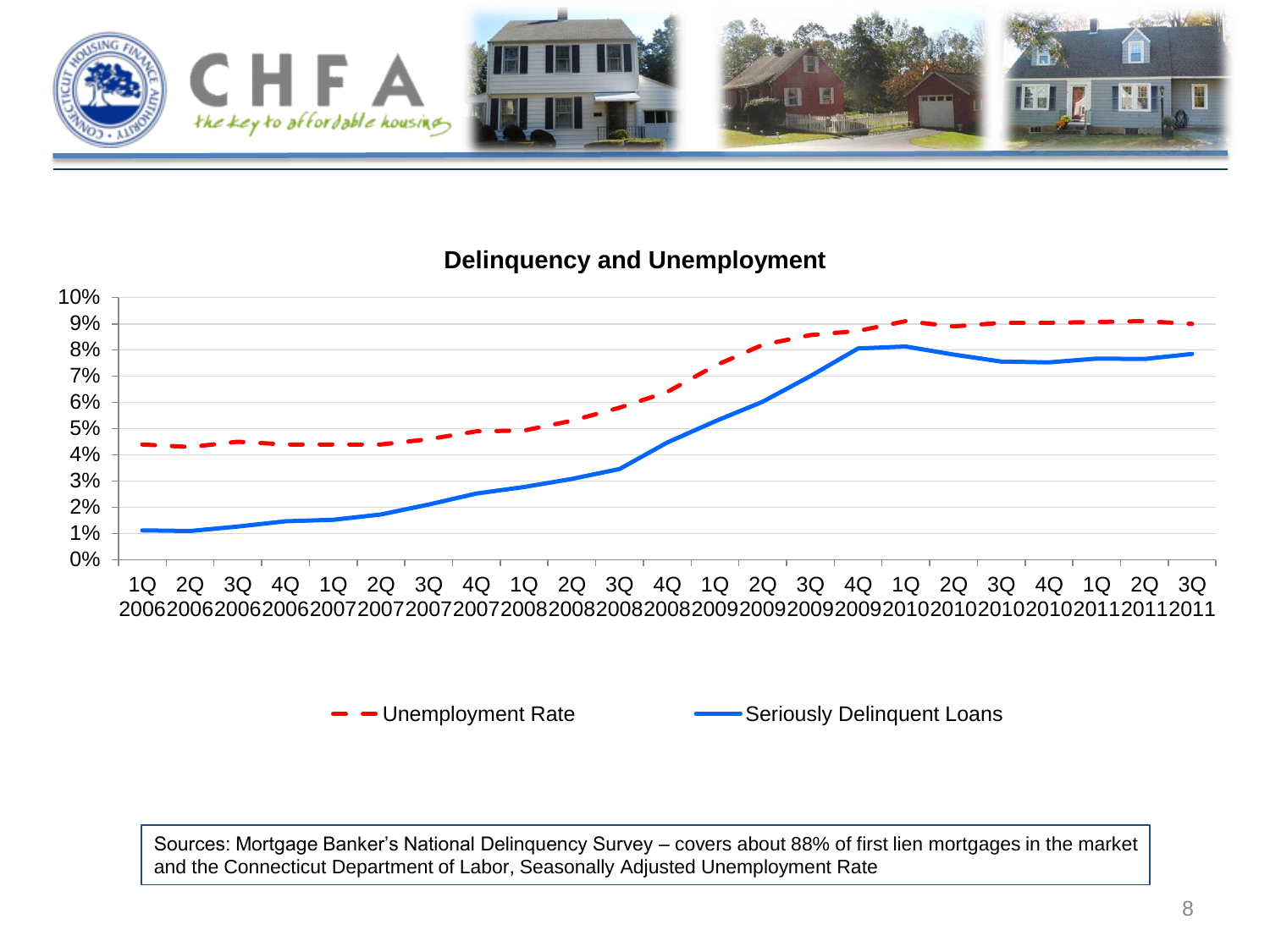

# CHFA Program Information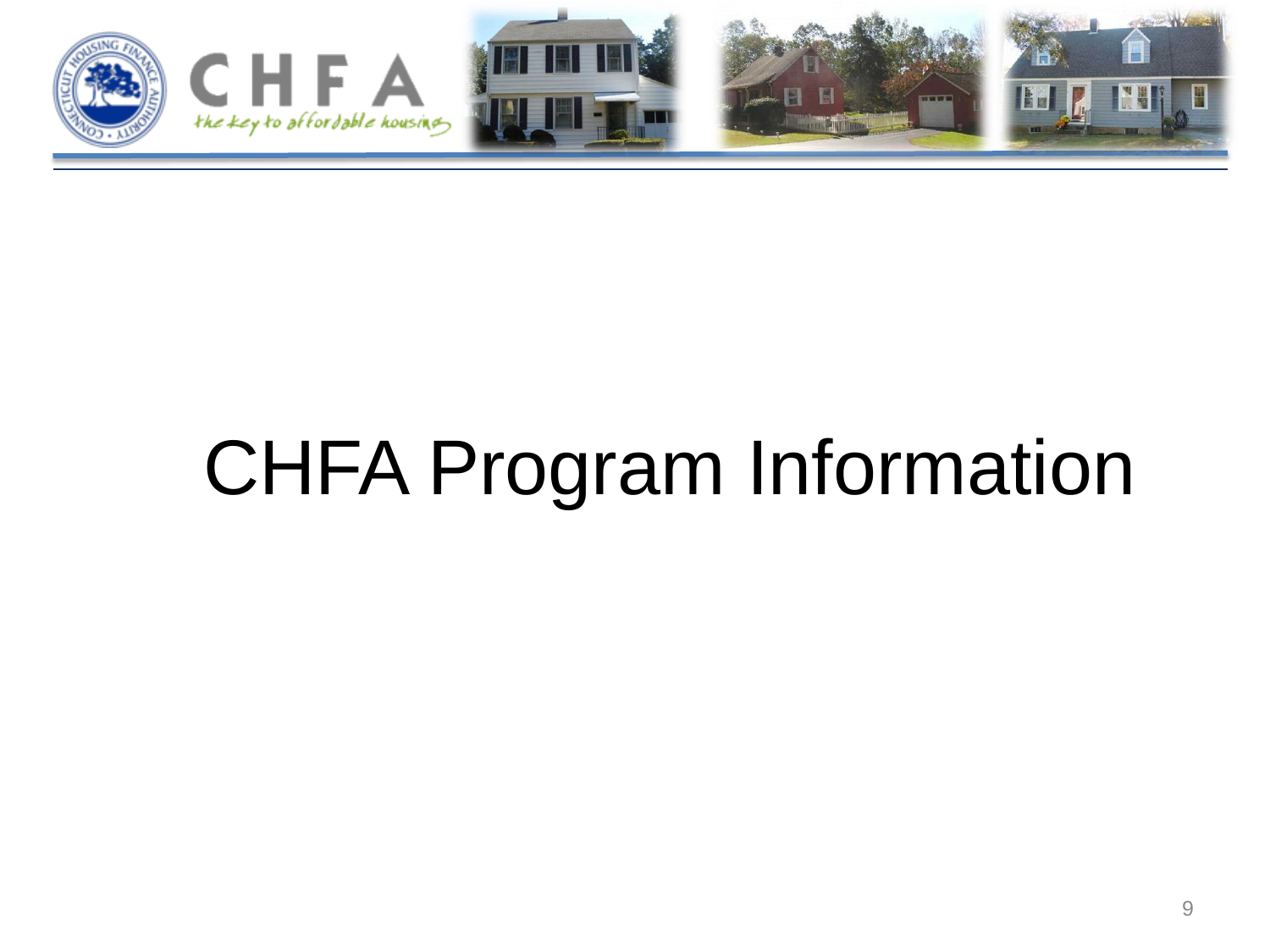

# **CT FAMLIES**

- Response to subprime crisis
- Refinancing option
- Pre-Ullman bonds
- 1<sup>st</sup> mortgage & 2<sup>nd</sup> mortgage options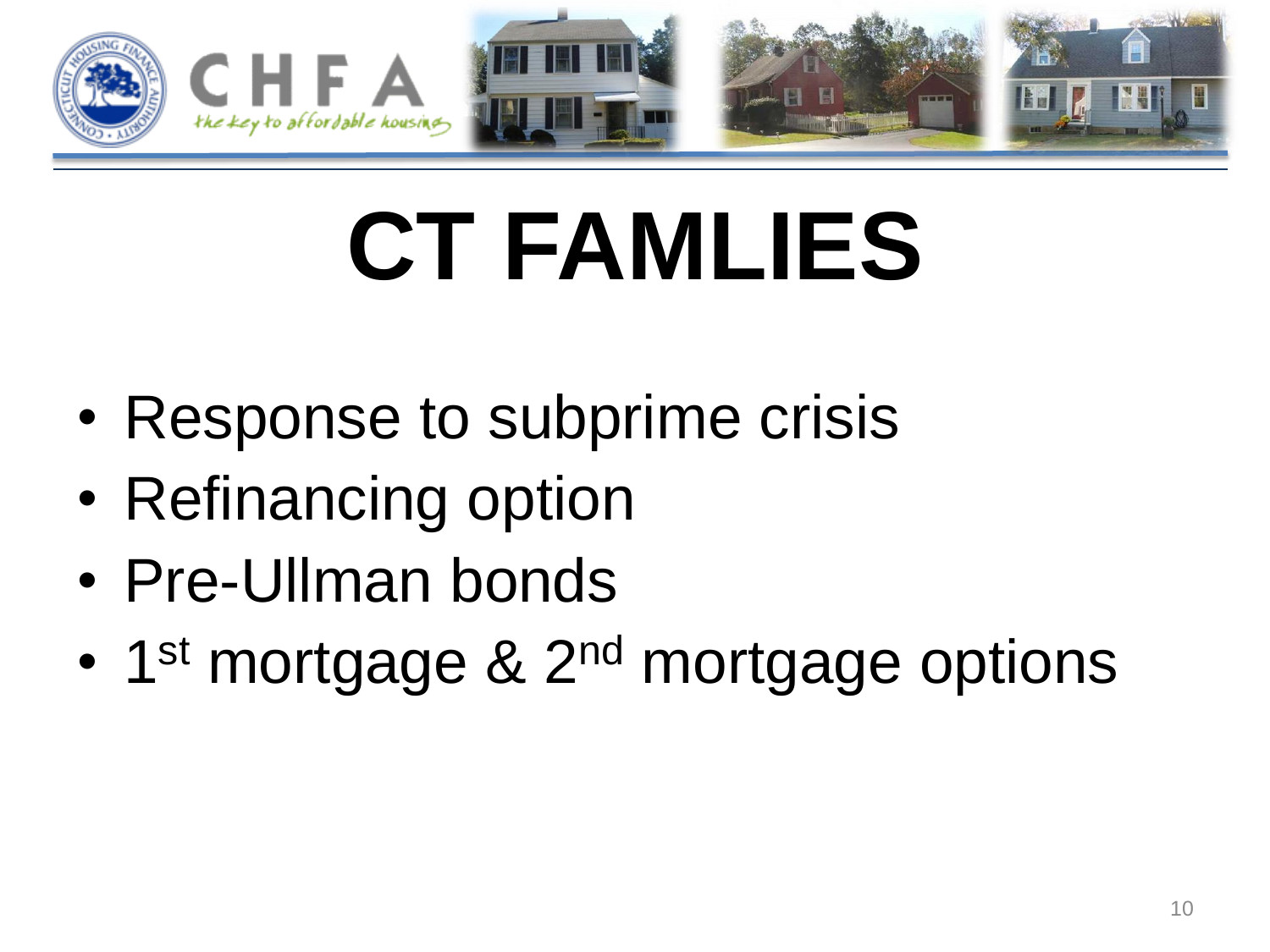

## **CT FAMLIES Eligibility:**

- Delinquency or evidence of inability to pay
- Financial hardship
- Meets CHFA income limits
- Demonstrates fiscal responsibility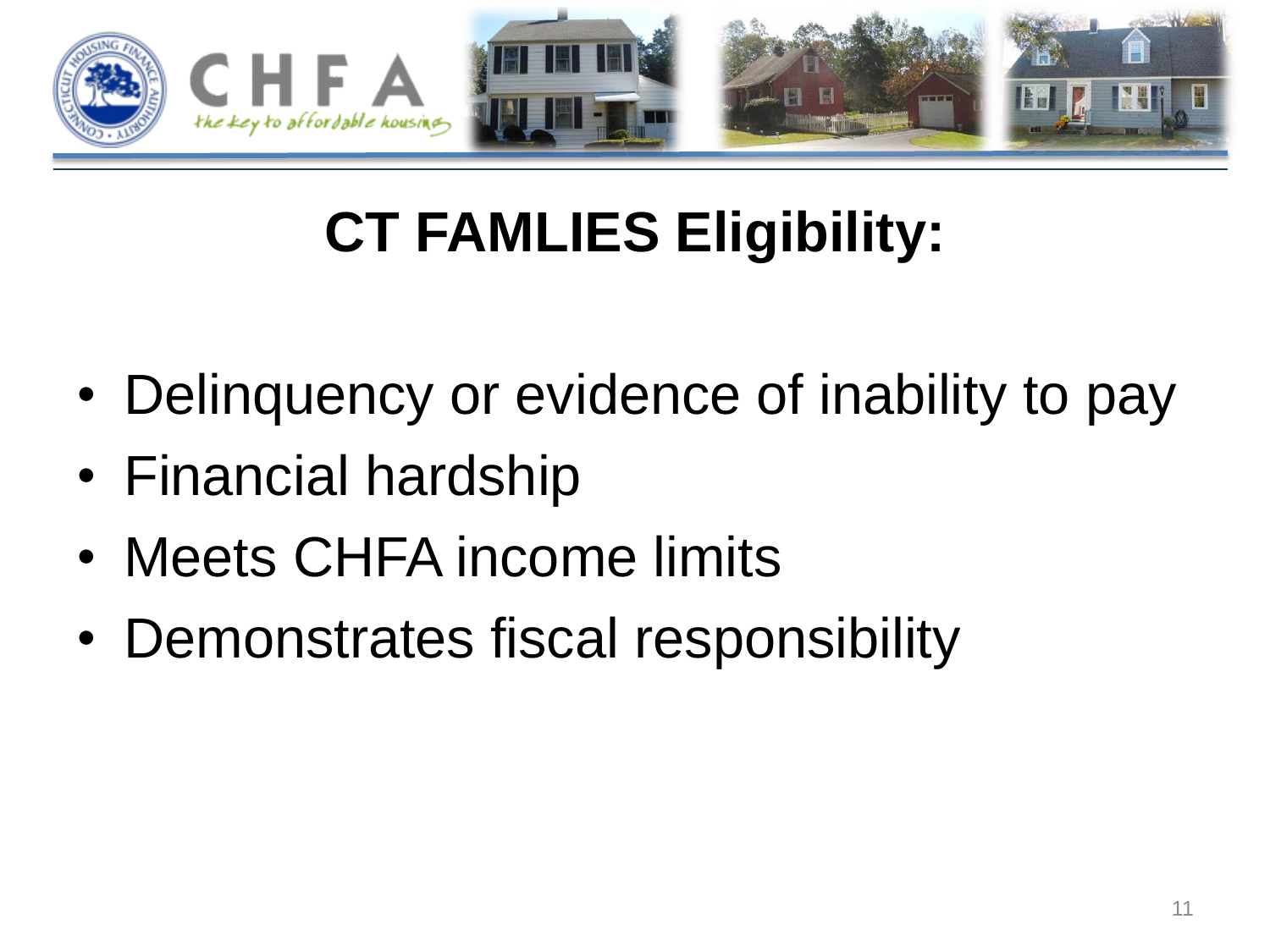

## **CT FAMLIES – Evolution**

- FHA Secured (delinquency required)
- FHA Secured discontinued 12/09
- CTFAMLIES becomes CHFA Insured Program in 2010
- Statutory change allows fixed-rate borrowers.
- CHFA modifies delinquency requirements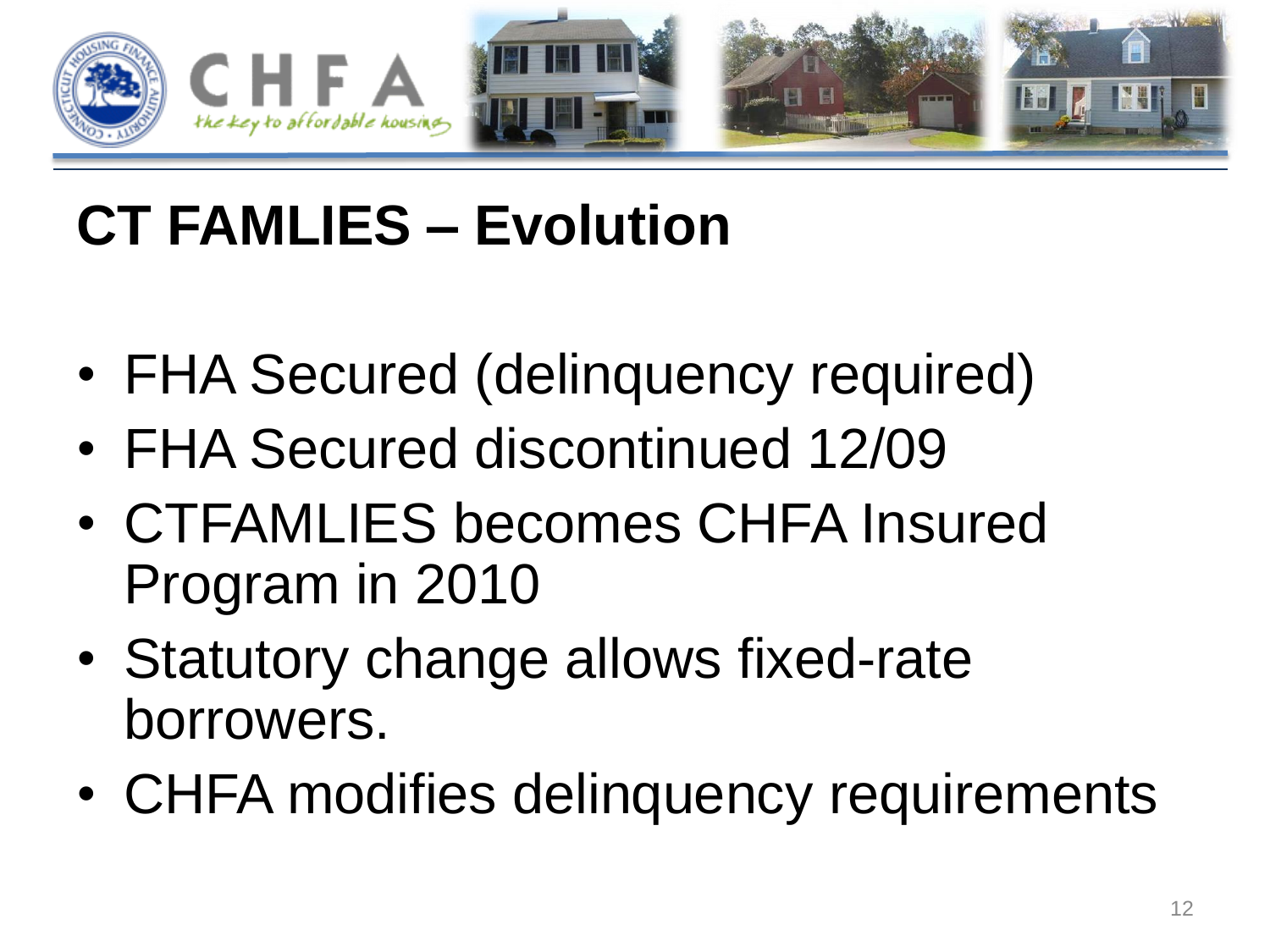

#### Borrowers apply through 6 participating lenders:

- First Niagara Bank
- Freedom Mortgage
- Liberty Bank
- McCue Mortgage
- People's United Bank
- Webster Bank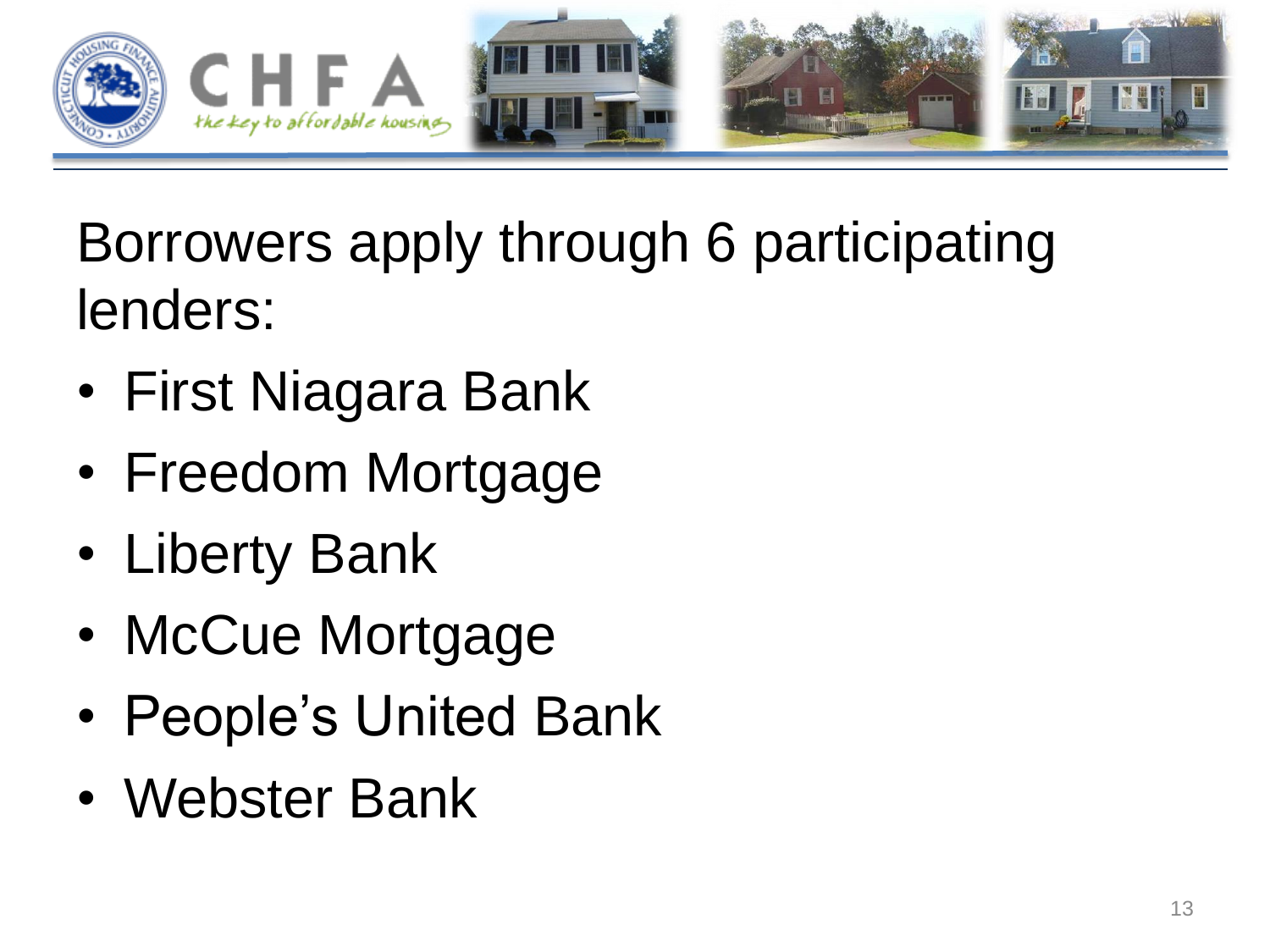

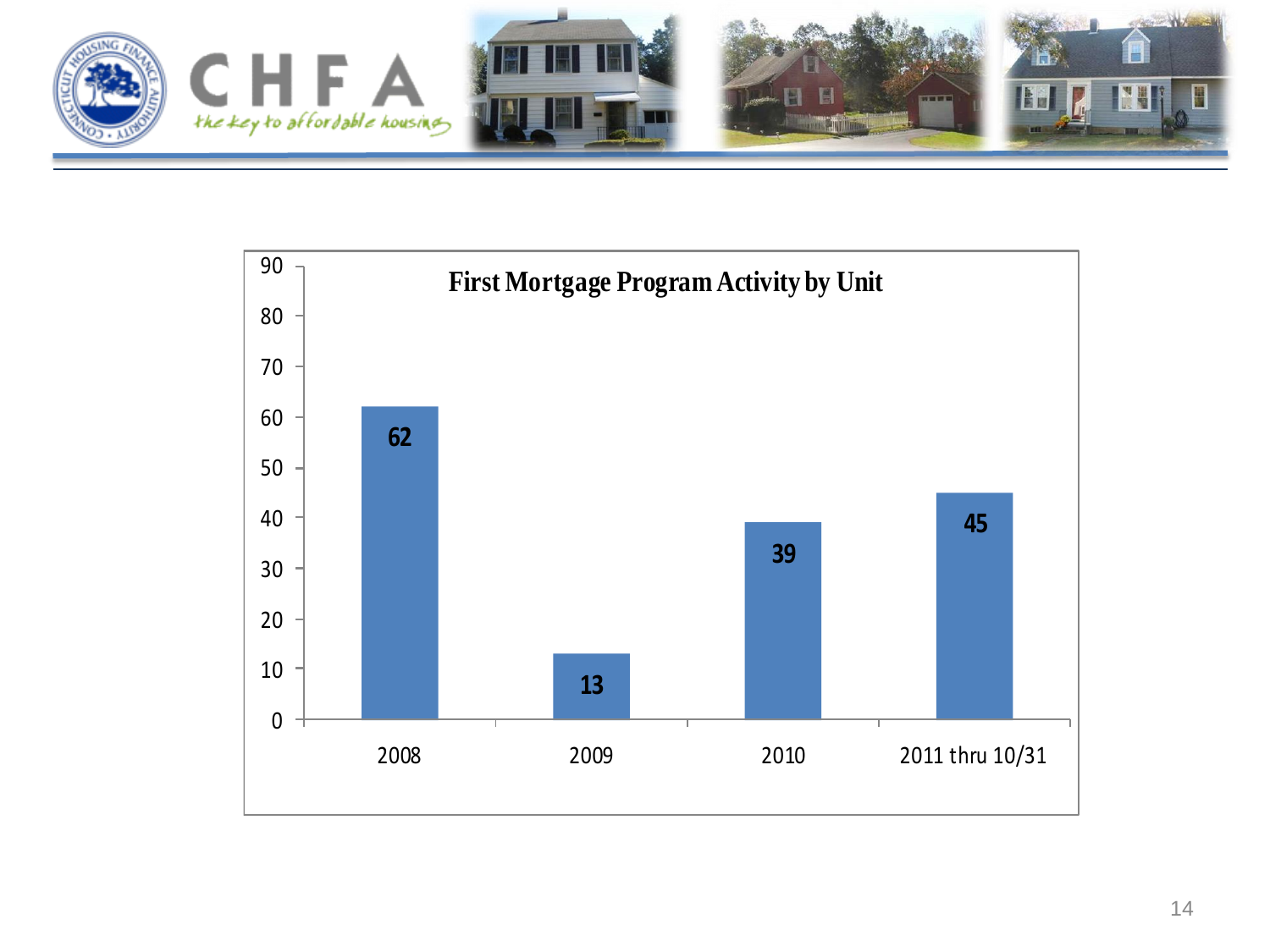

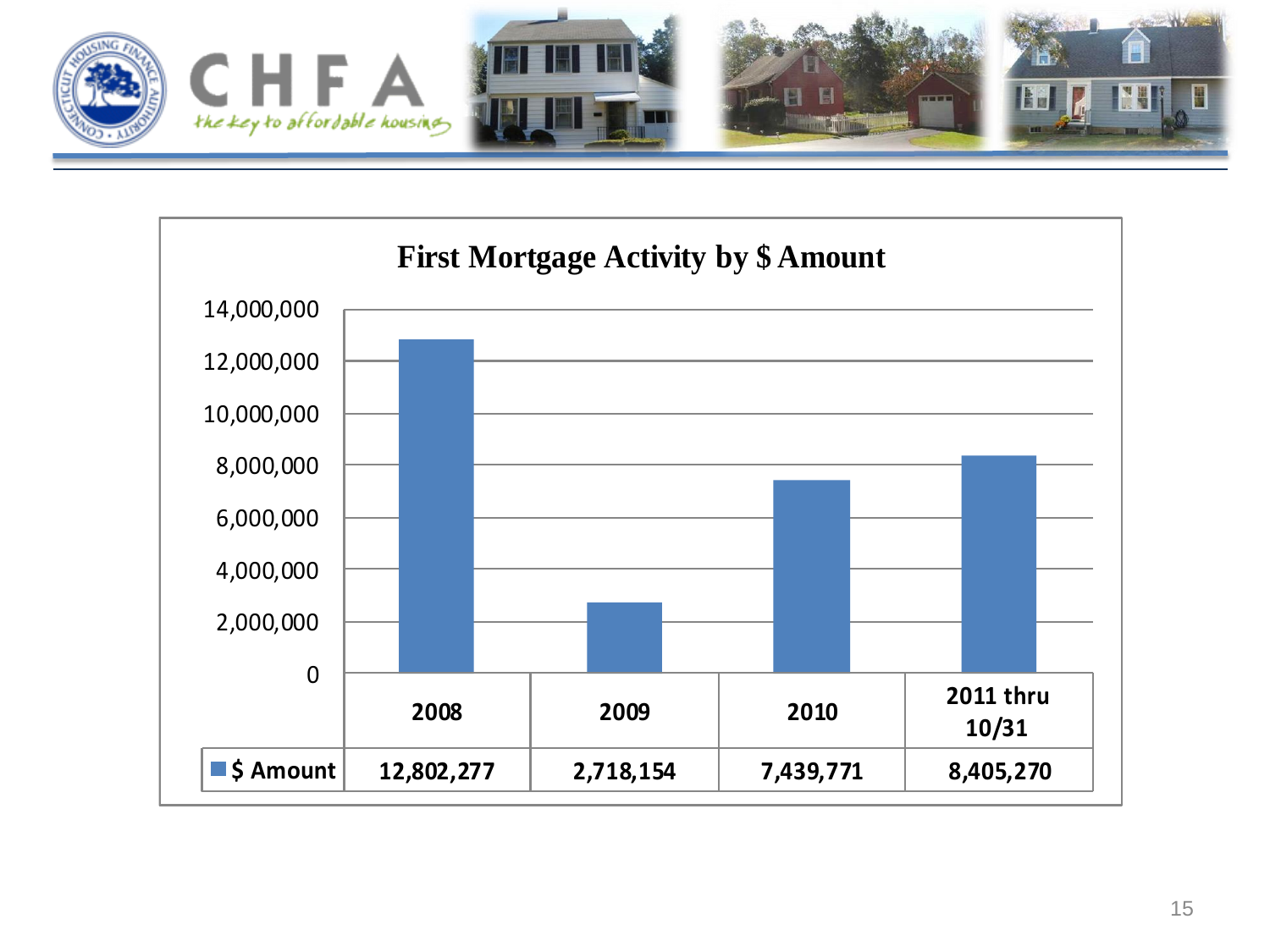

| <b>Number of loans</b><br>(thru 10.31.2011) | 159          |
|---------------------------------------------|--------------|
|                                             |              |
| Average loan amount                         | \$197,267    |
|                                             |              |
| Total loan volume                           | \$31,365,472 |
|                                             |              |
| Average home value                          | \$223,002    |
|                                             |              |
| % condominiums                              | 10.1%        |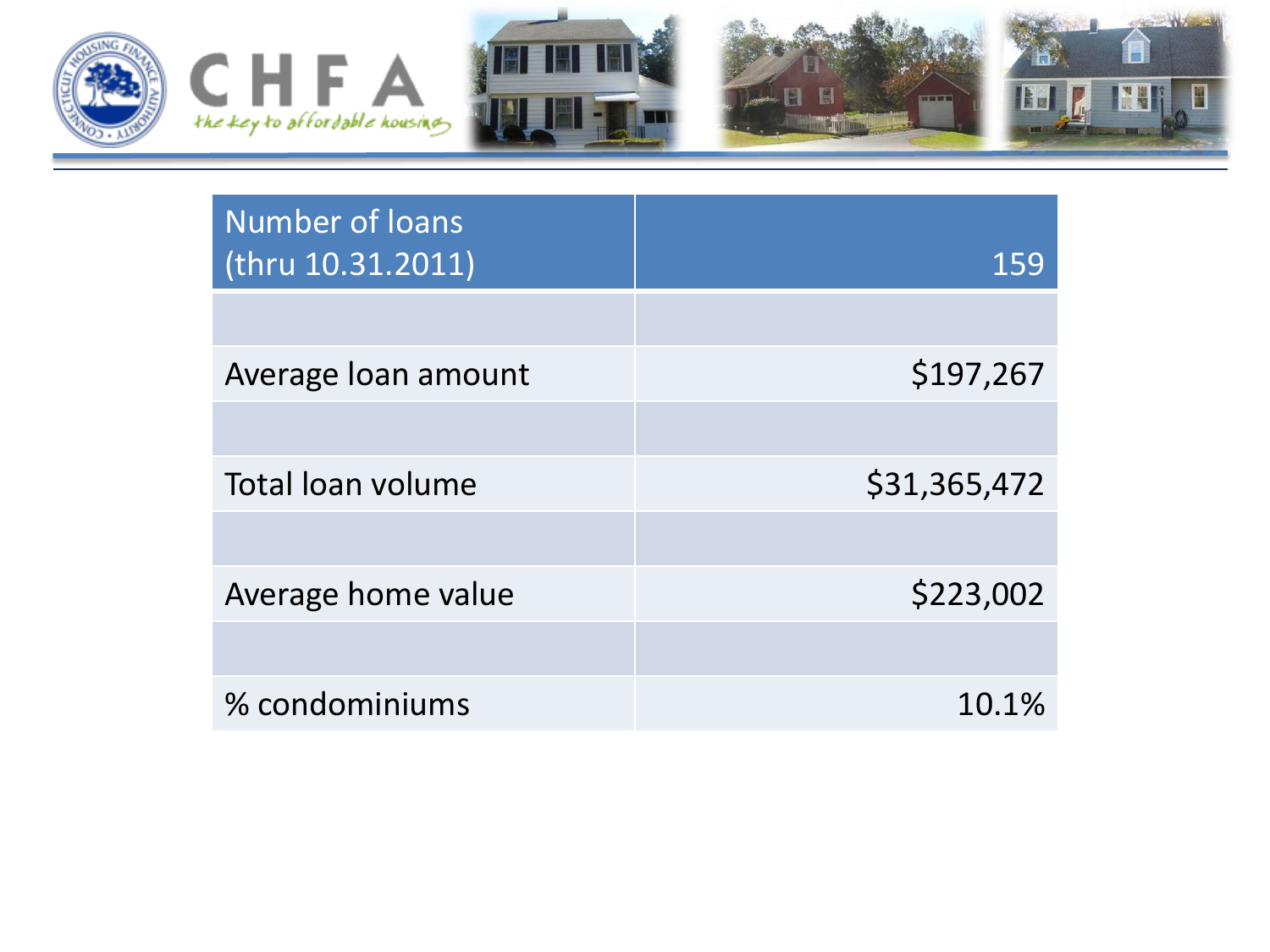

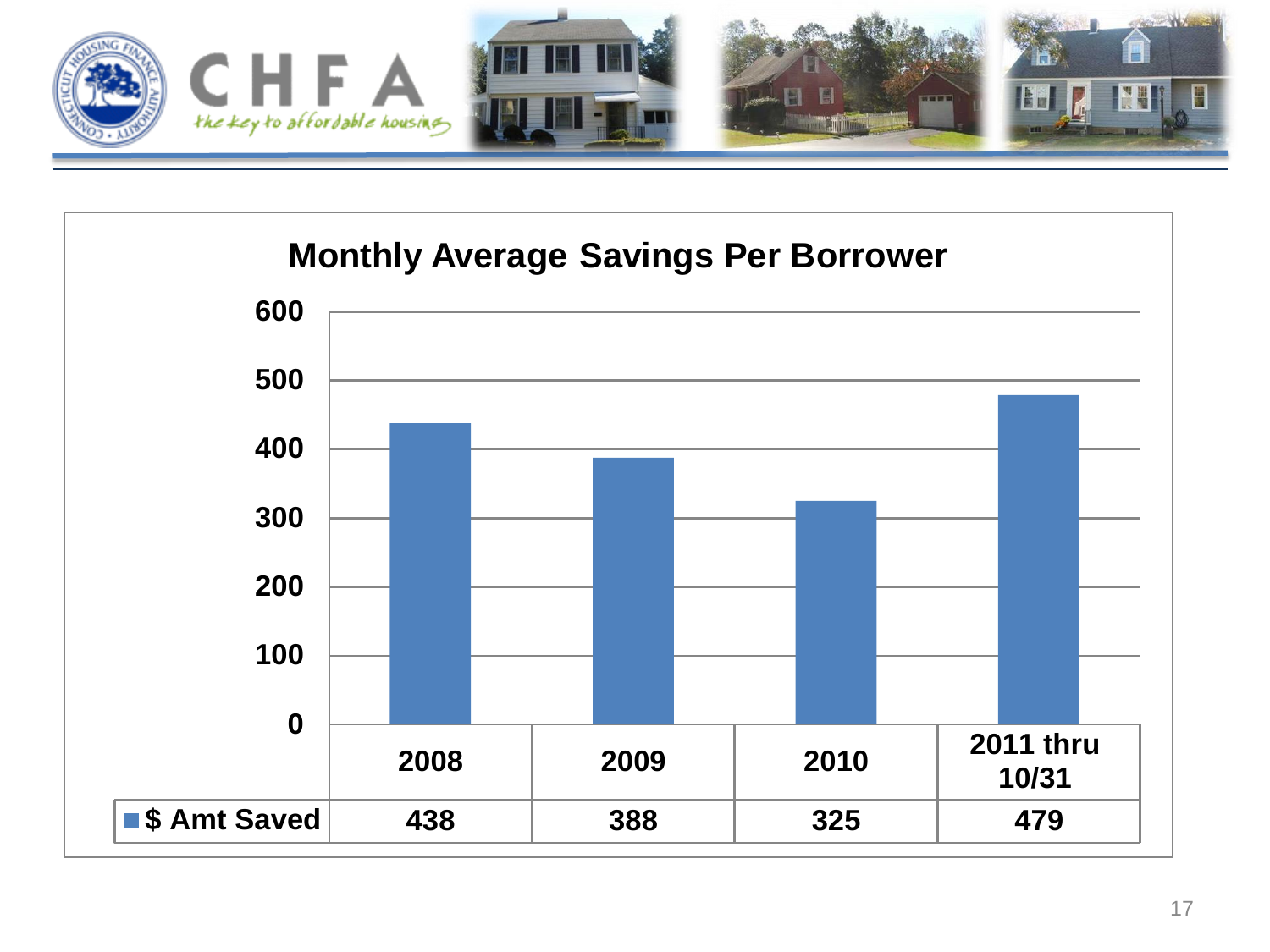

#### **Loans Declined By CHFA**

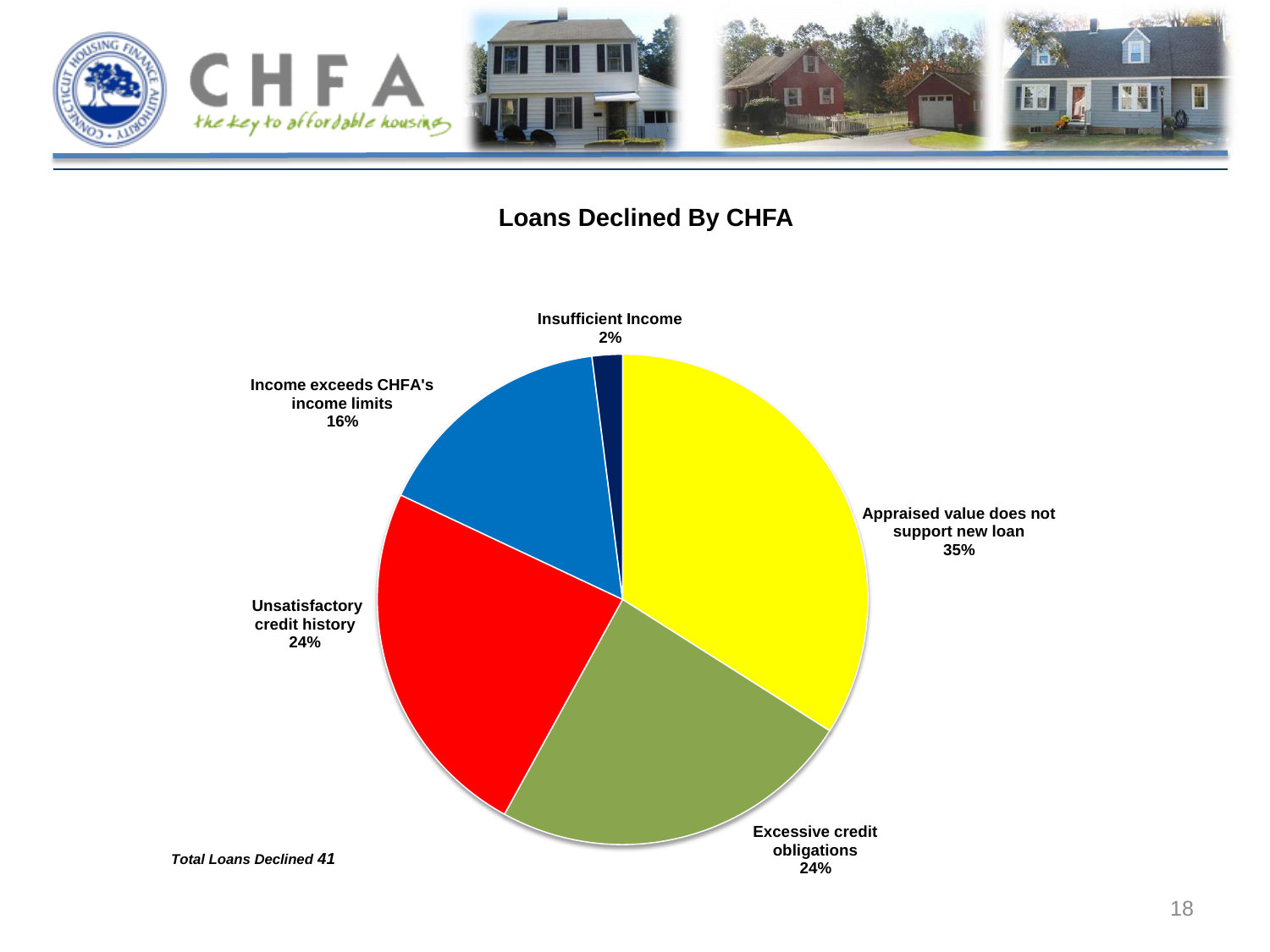



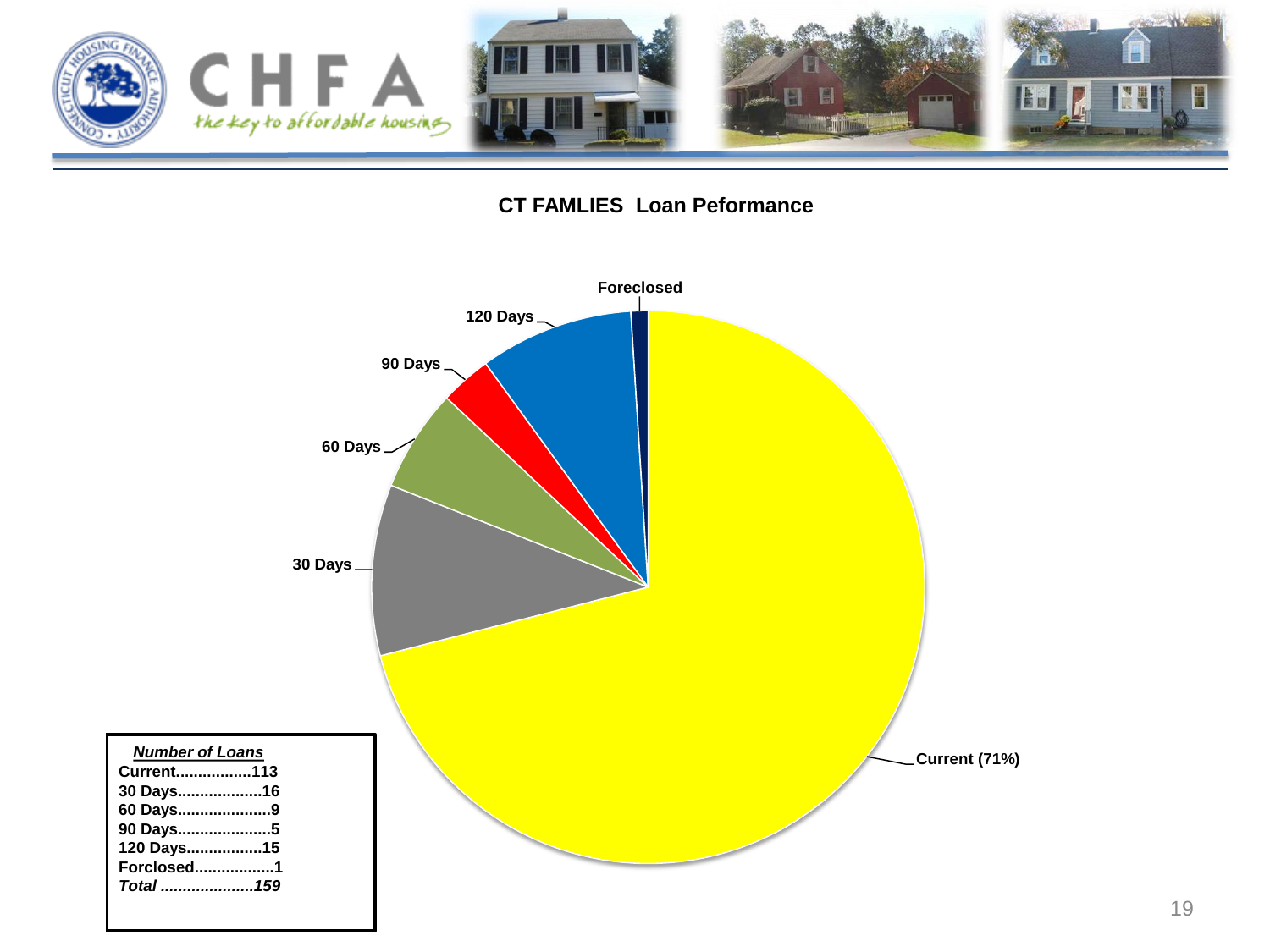

#### **Emergency Mortgage Assistance Program (EMAP)**

- Created in 1993 with \$4 million
- Modified & funded in 2008 w/\$14 million State Banking Funds:
	- \$5 million funded EMAP
	- \$5 million CHFA trans to Foreclosure Mediation
	- \$4 million taken back by State
- \$ 50 million CHFA bonds w/ debt service paid by State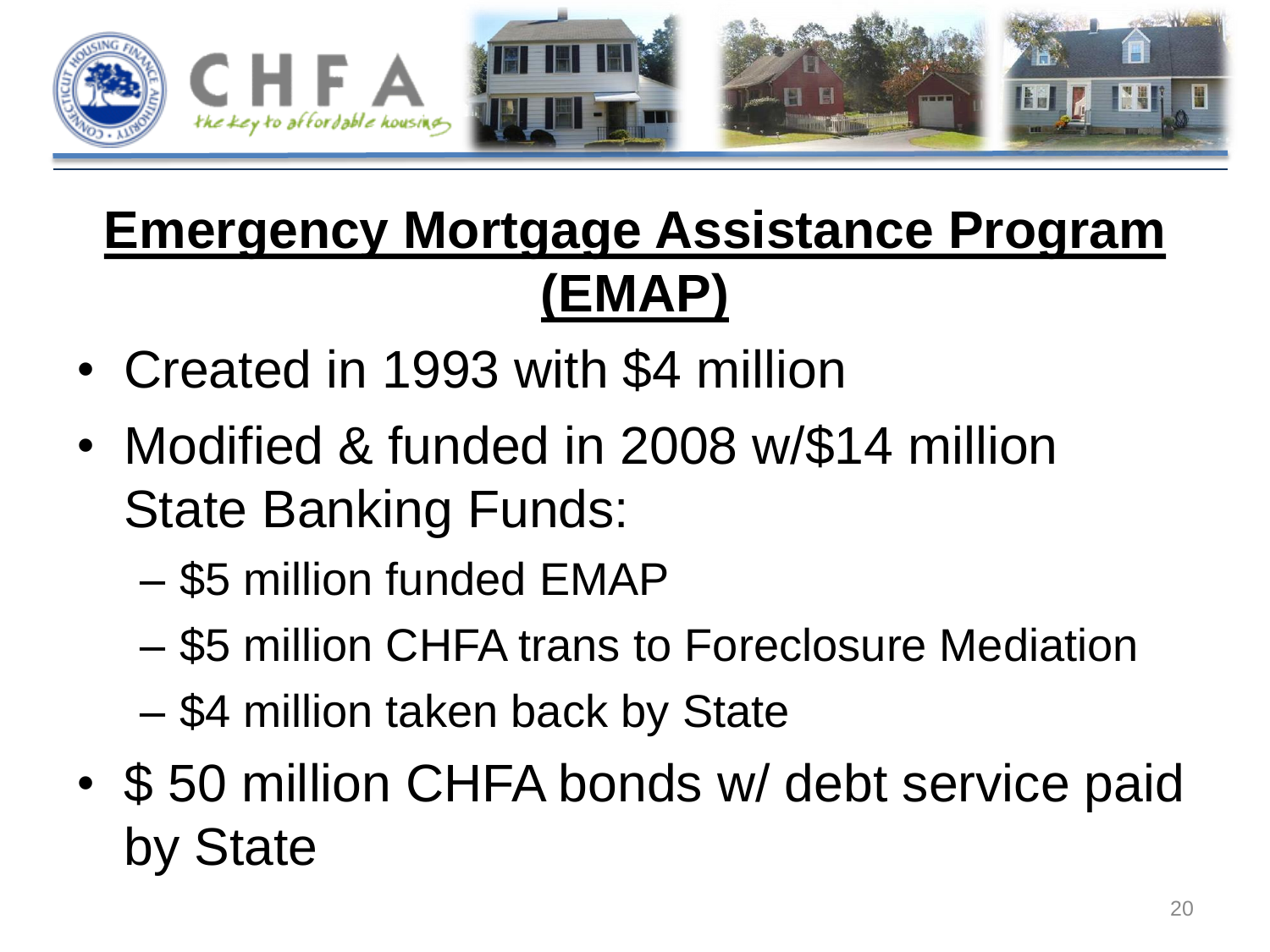

#### **EMAP Program Eligibility (statutory)**

- Non-FHA only
- 25% income reduction
- Good credit history
- Work w/lender & counselor
- Reasonable expectation of repayment
- Credit history to 2-yr look back (from 5)
- Increase to 5 yrs of assistance (from 3)
- Include refinance as consideration for "able to pay"
- Allow arrears up to 4+ per year
- Change 25% threshold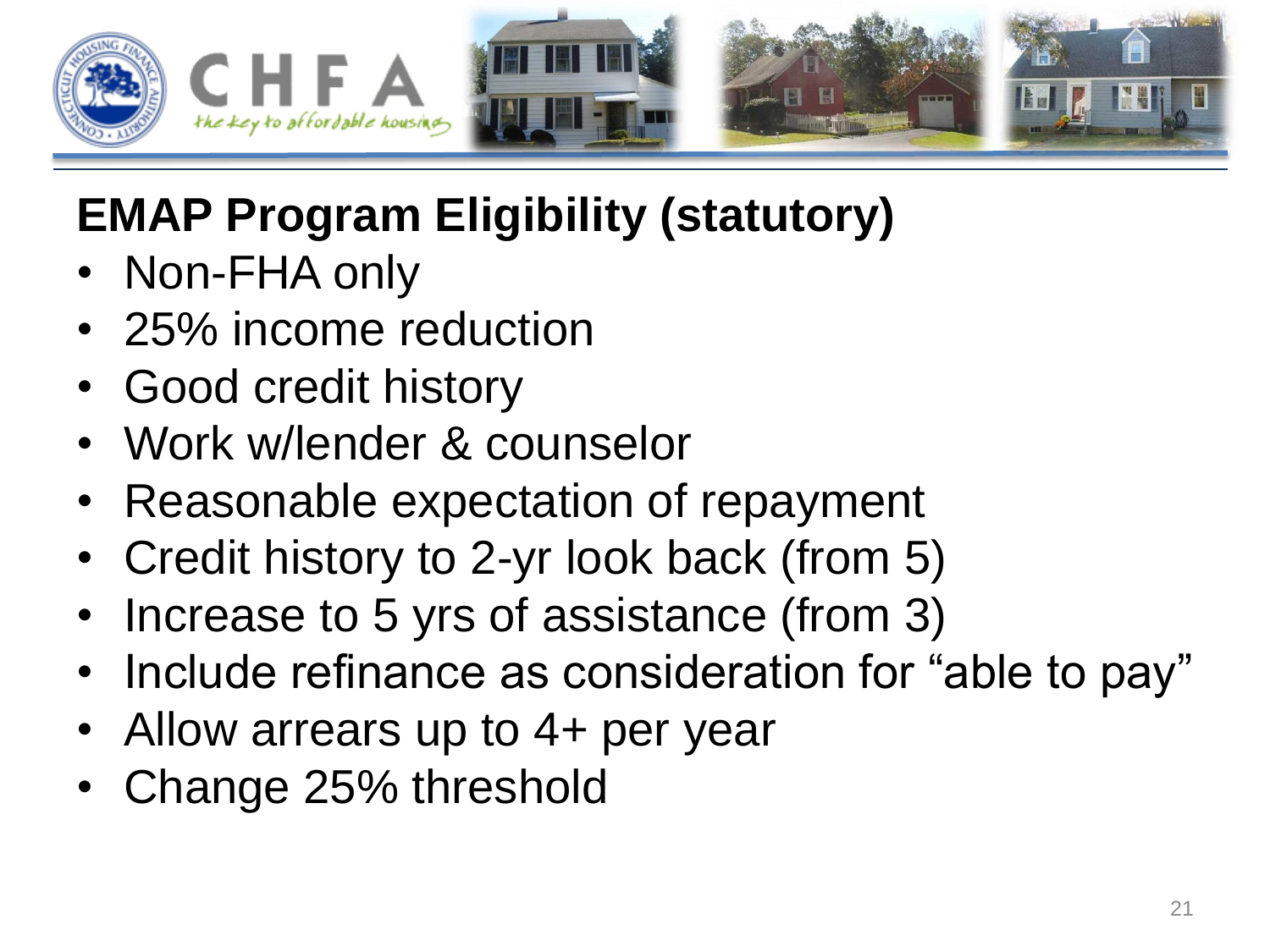

#### **Statutory EMAP changes 2009**

- Redefine hardship income & expense
- Allow anticipation of hardship
- Allow reapplication if referred by foreclosure mediation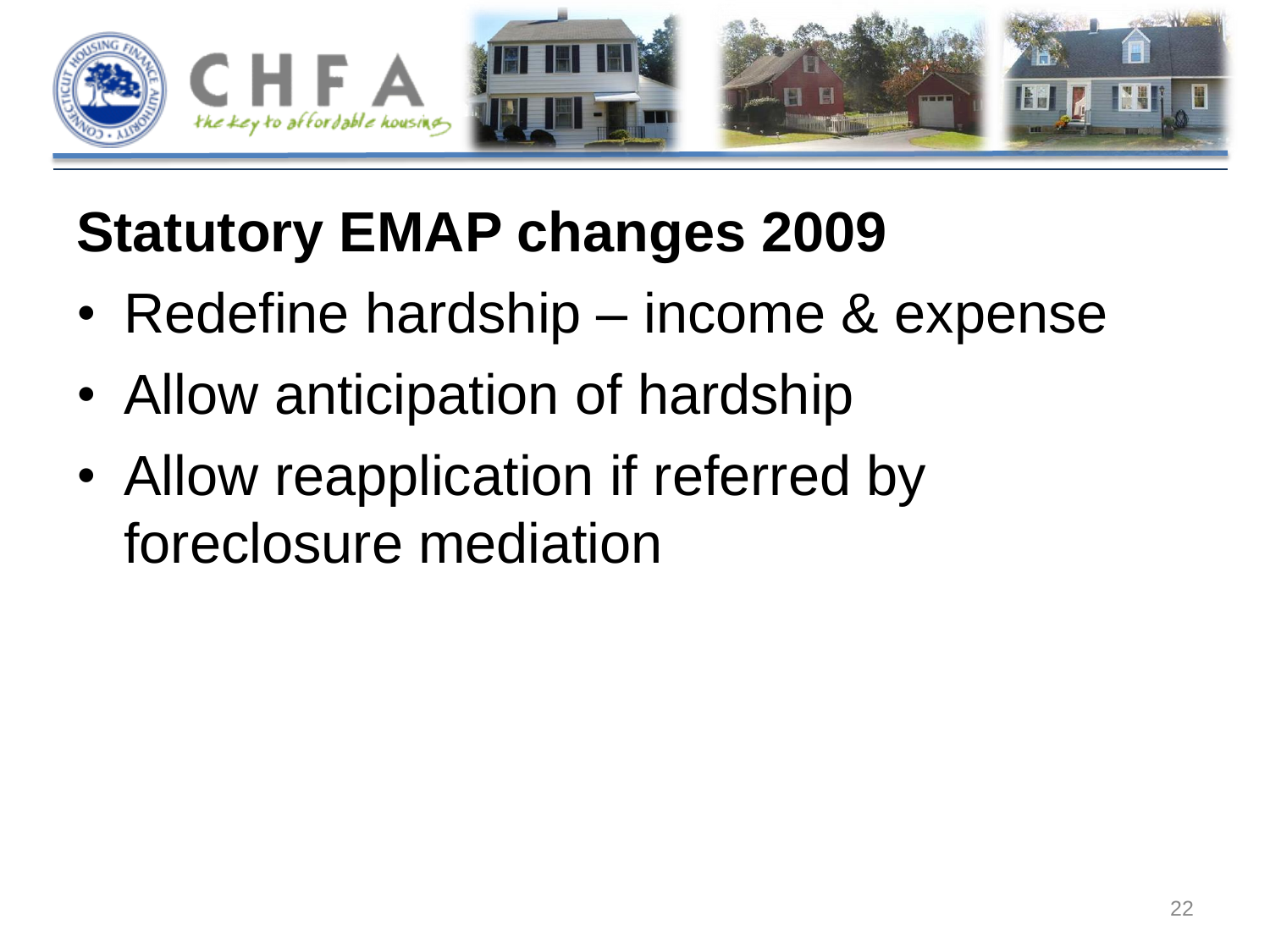

## **EMAP**

- Brings mortgage current + monthly assistance
- Repaid when hardship is overcome & repayment is affordable
- Reviewed annually (at least)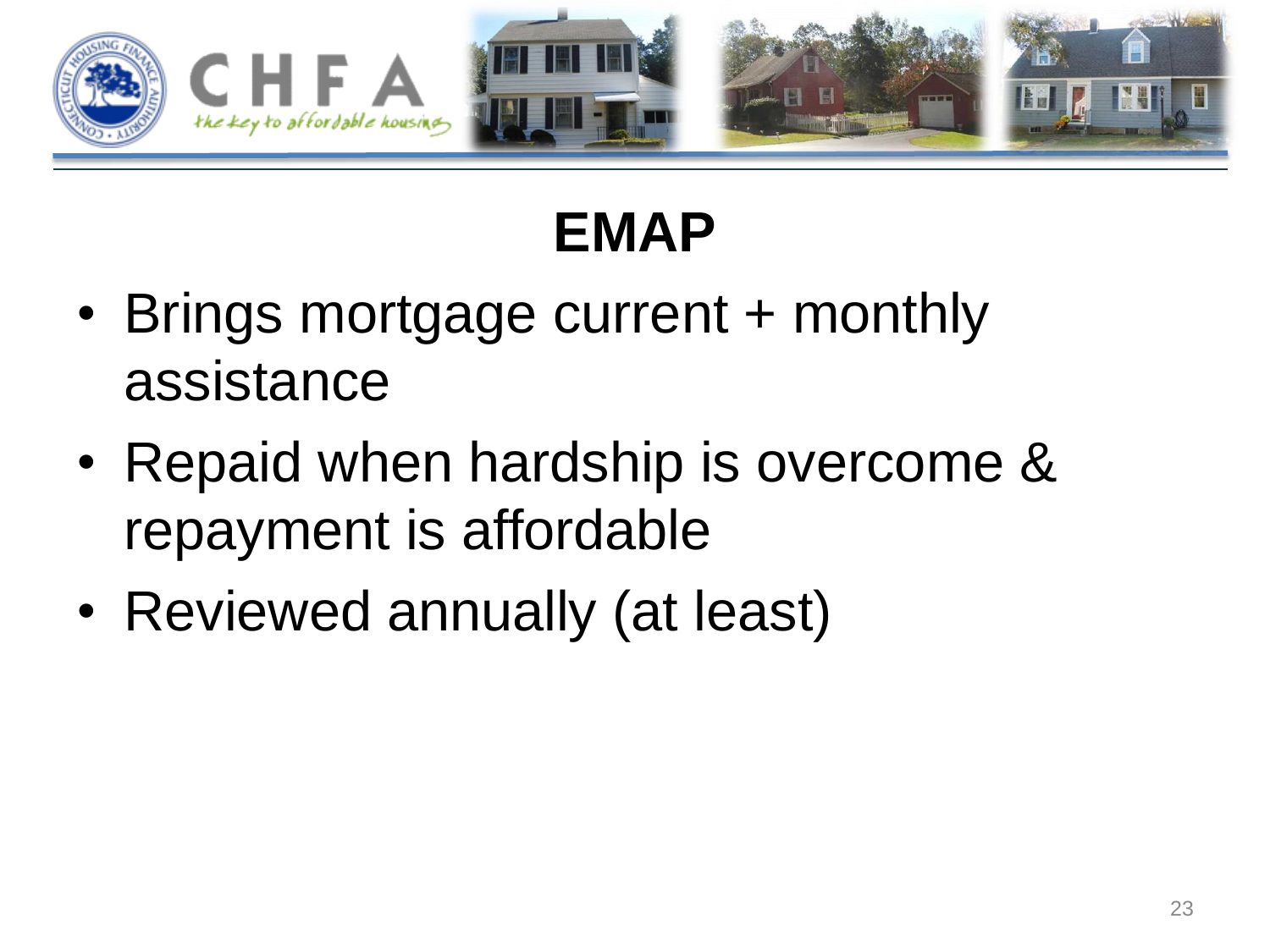

#### **2011 closed loans**

- Average initial disbursement \$28K
- Average monthly assistance \$787 (1st mrtg)
- Average monthly assistance \$1100 (combined mrtgs)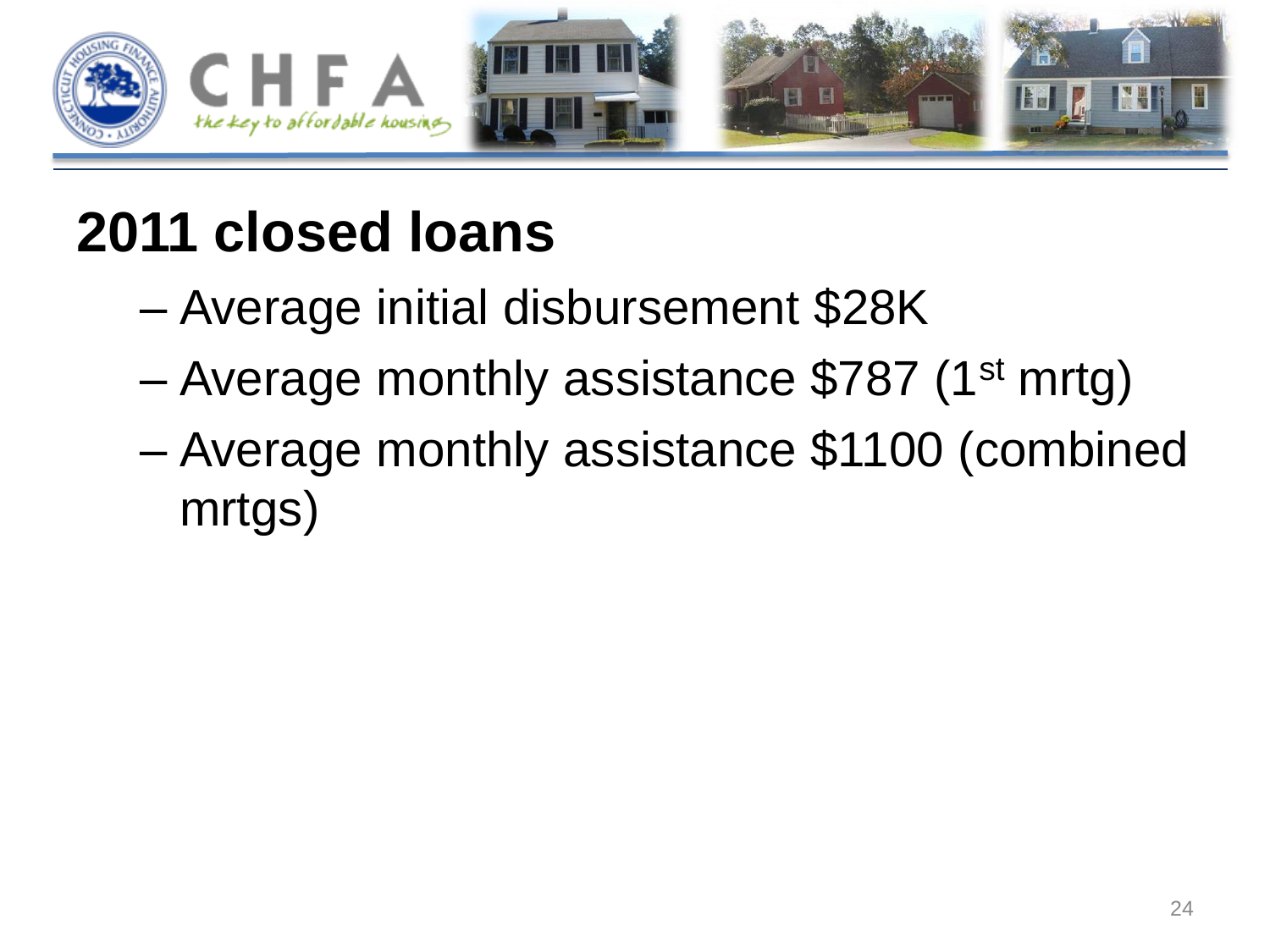

#### **Review of 181 EMAP assistance changes**:

- 87 reduced assistance
- 20 off assistance
- 71 increased assistance
- 3 no change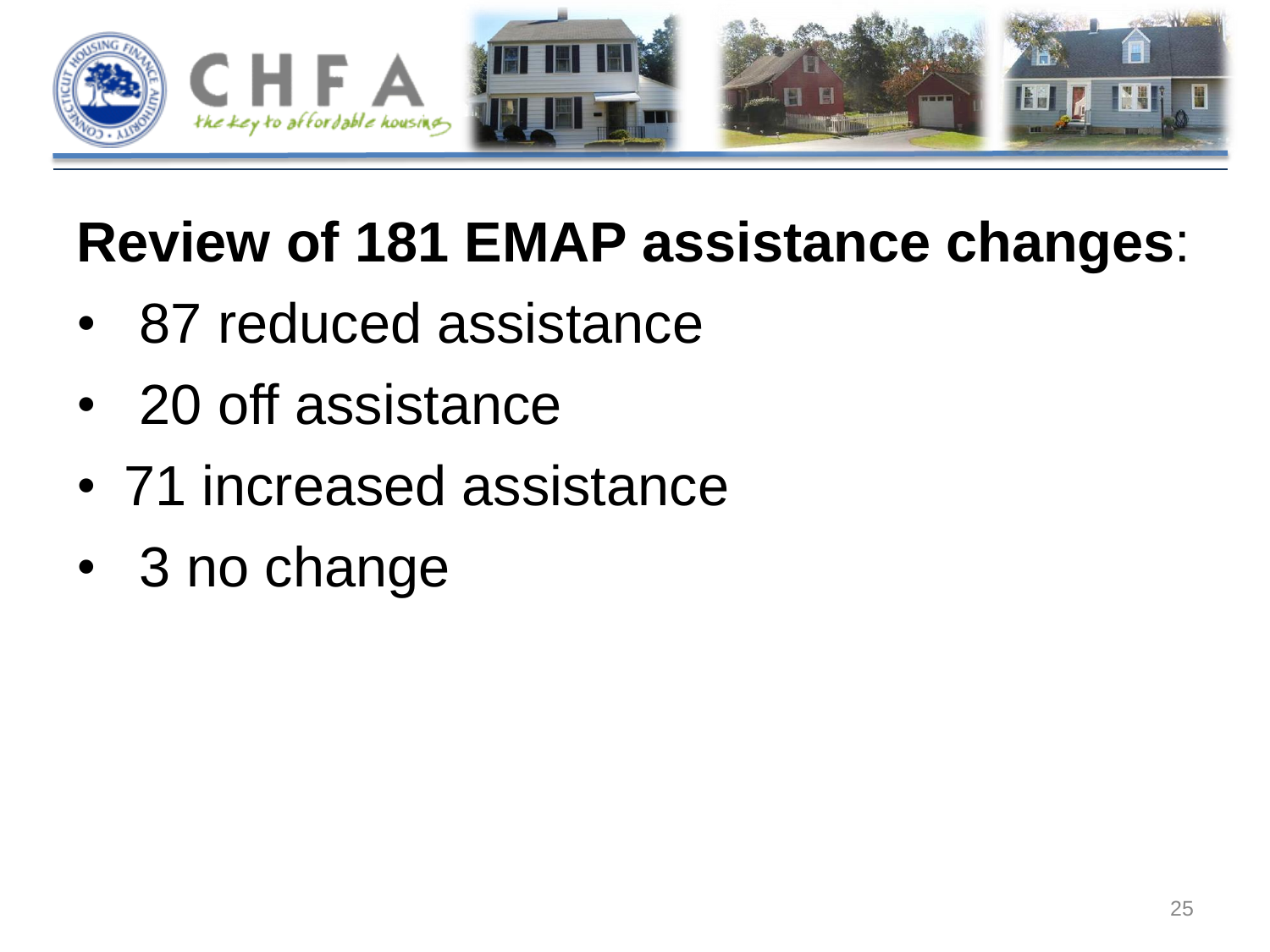

**EMAP APPLICATIONS RECEIVED As of 10/31/11** 

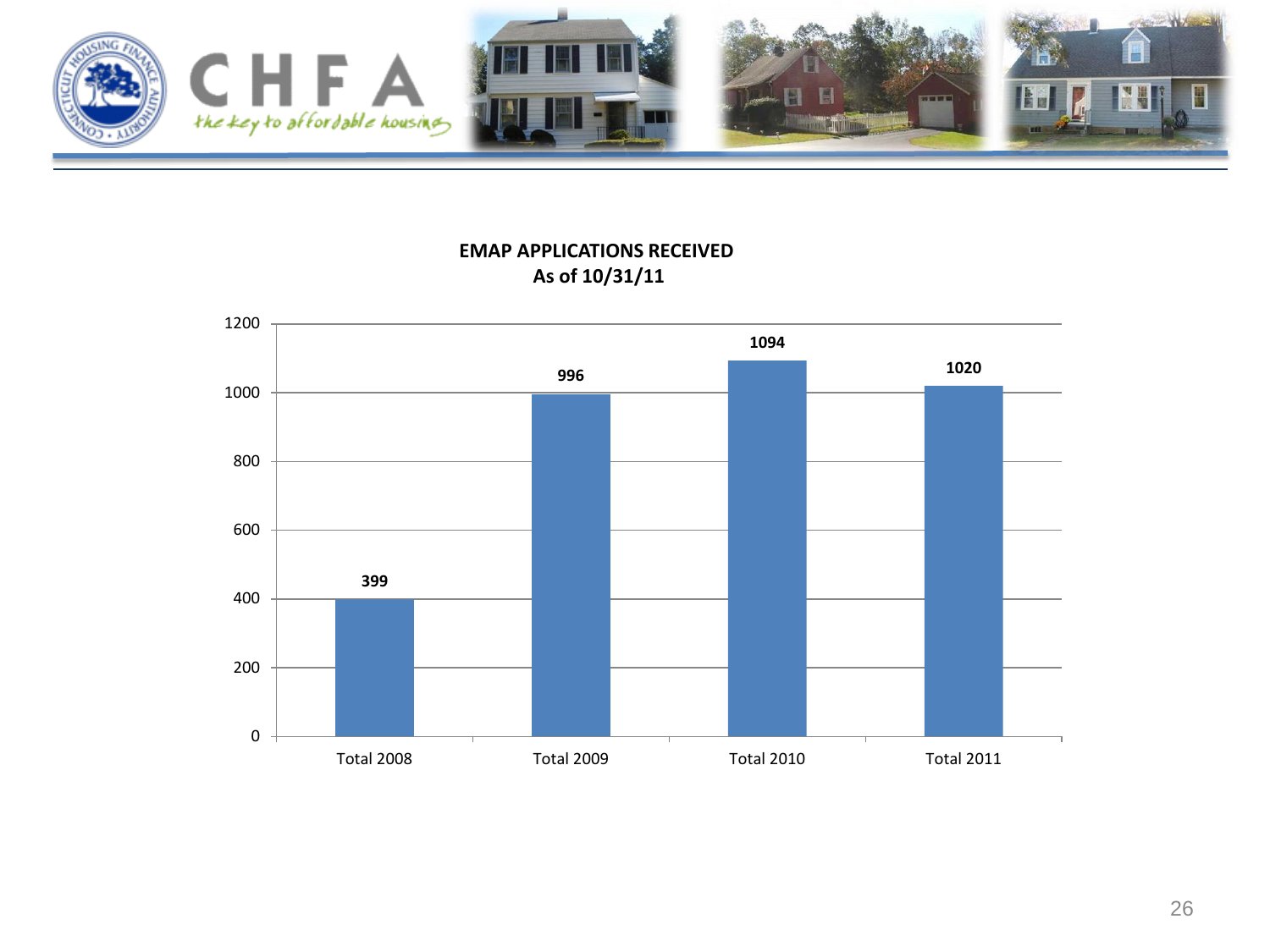

**EMAP APPROVED LOANS As of 10/31/11** 

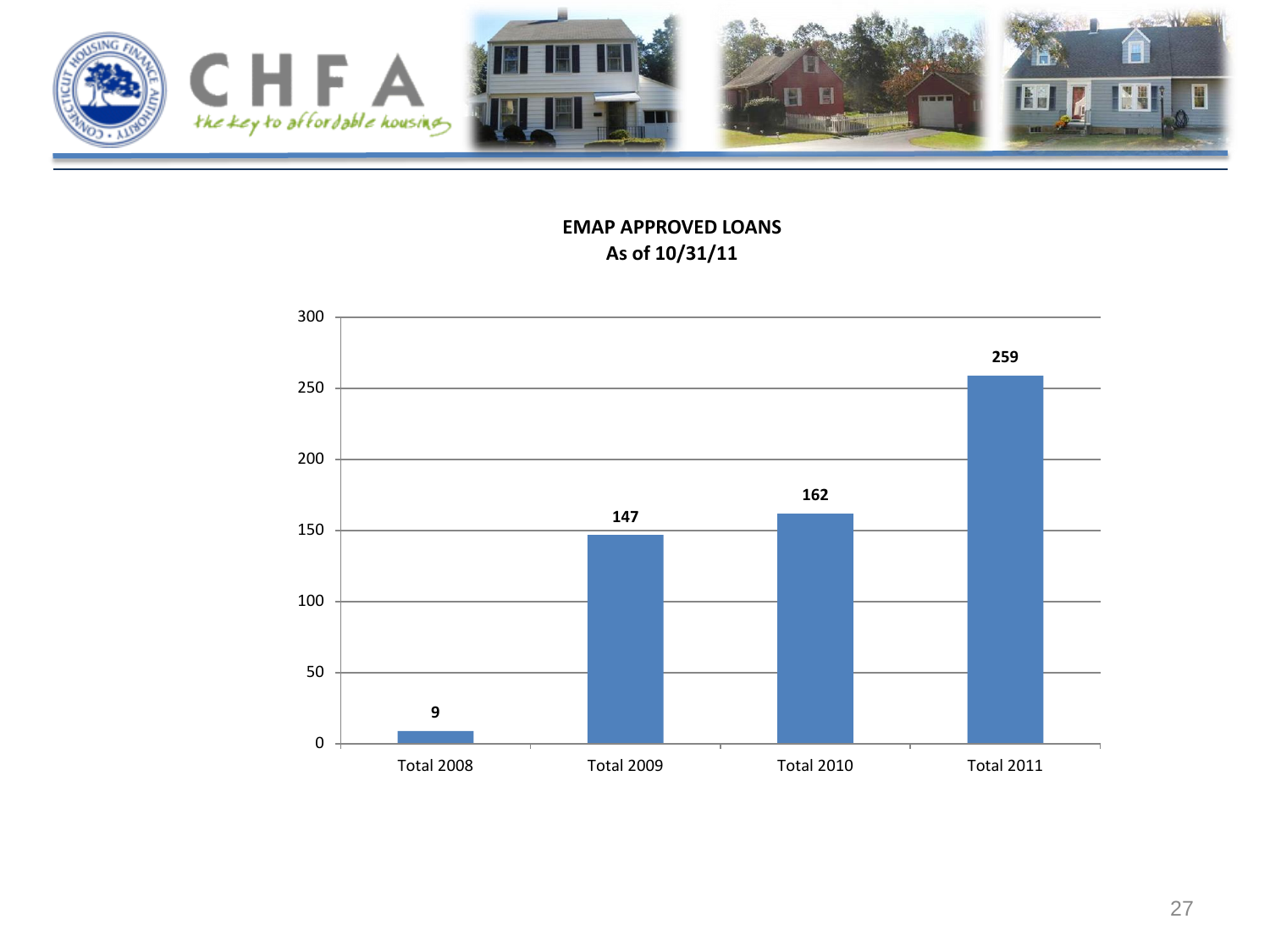

#### EMAP

- 577 loans approved
- CHFA services loans
- Recertify borrowers annually.
- Anticipate 250 loans in 2012 to deplete remaining funds
- 8% average delinquency Jan July 2011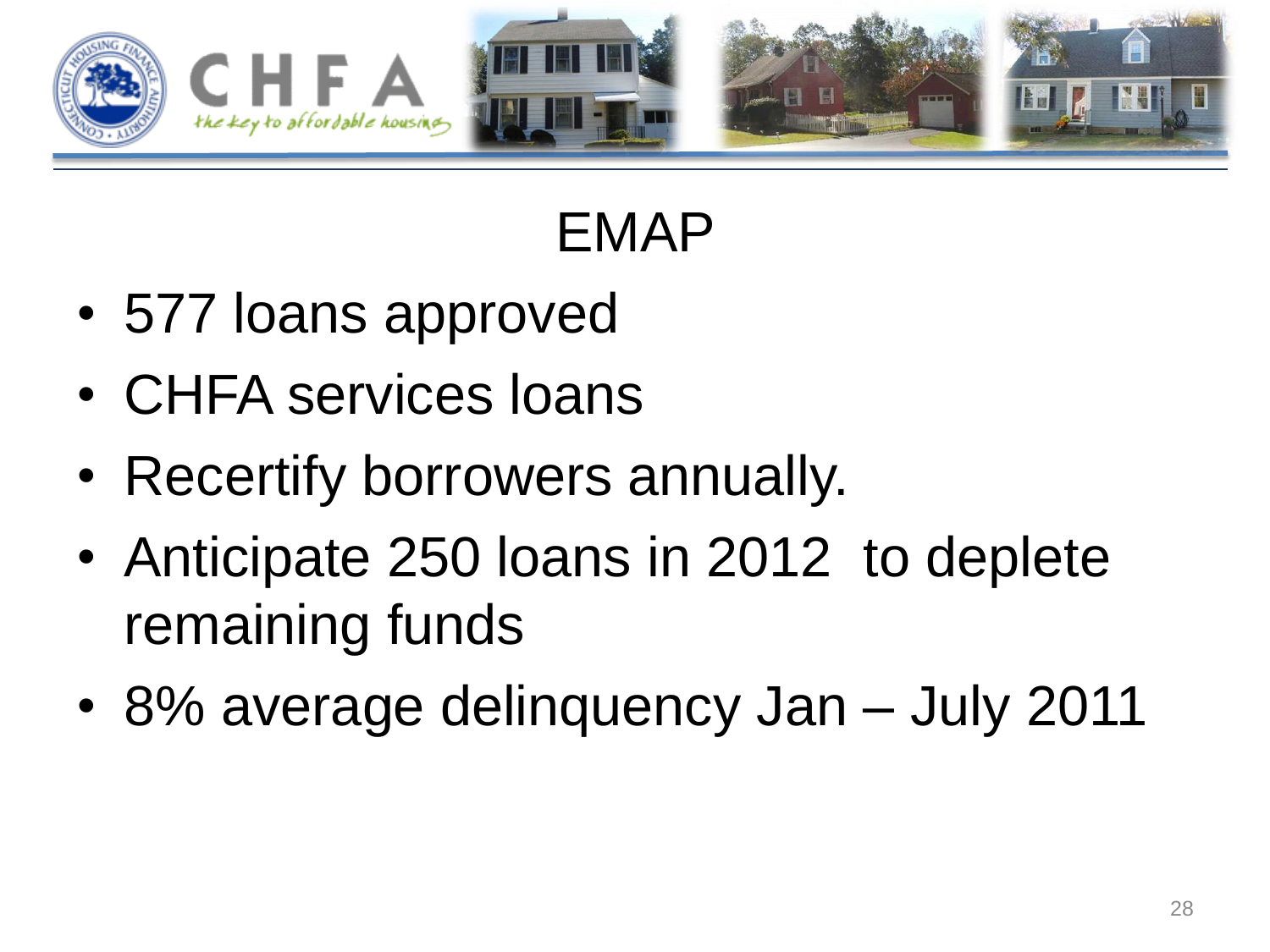

#### **Primary Reasons for Denials**

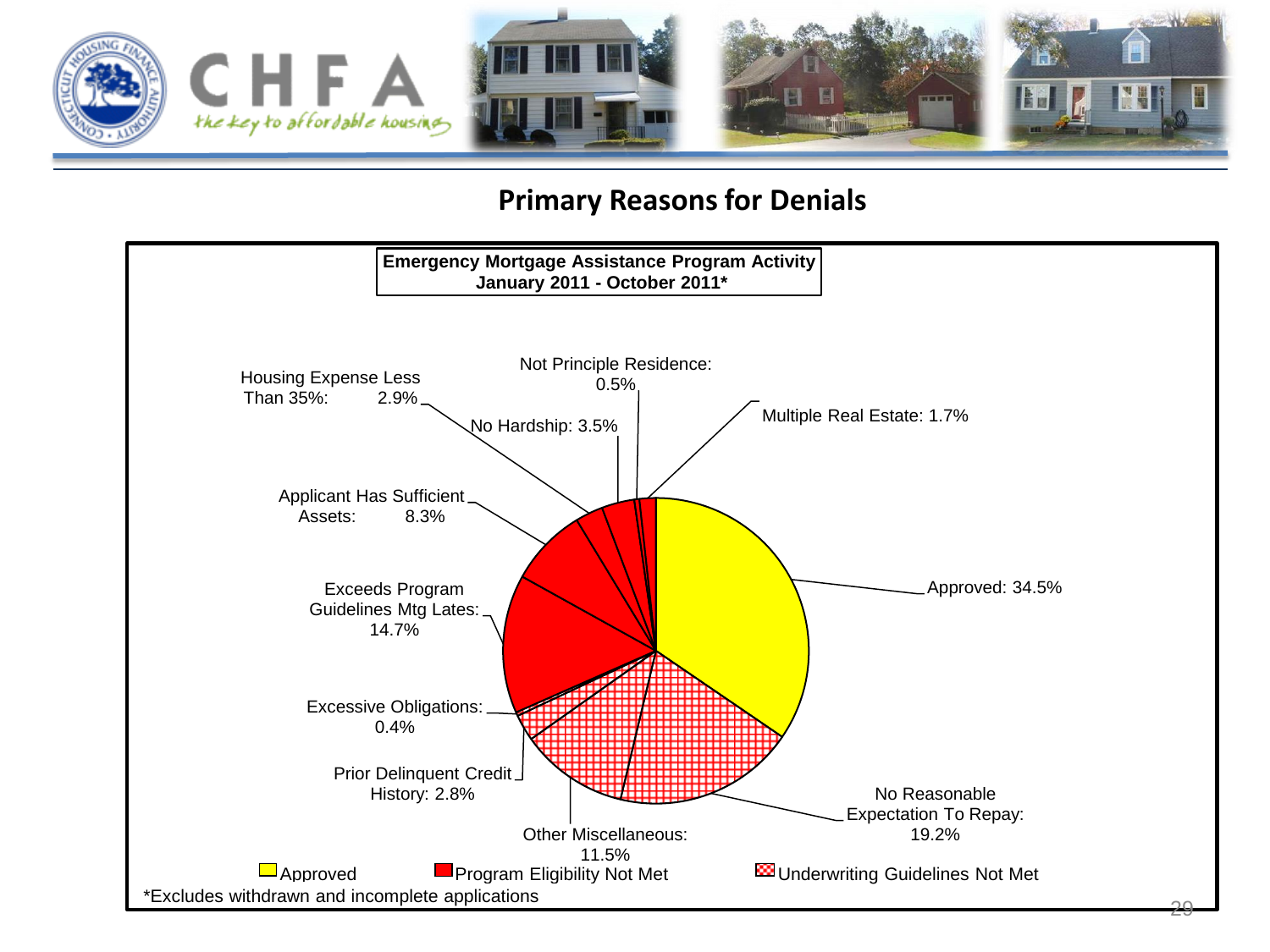

## **Foreclosure Prevention Counseling**

- CHFA approved counseling agency either delinquent or anticipate hardship
- Counseling agencies supporting with \$850,000 funding from CHFA and grants from HUD, NFMC
- Funding streams are uncertain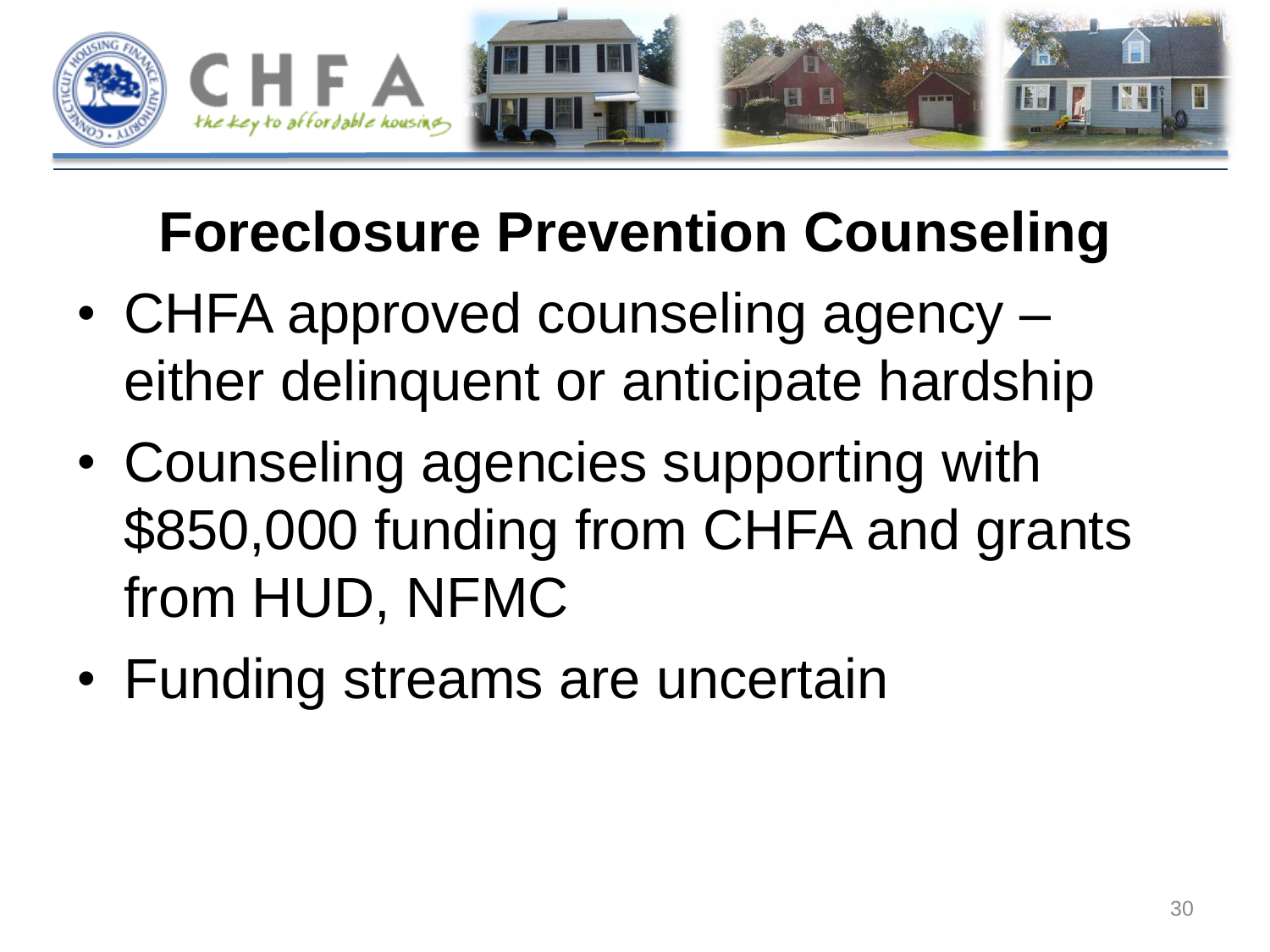

#### **Results of Foreclosure Counseling**

- Over 7,500 households assisted
- Wide range of solutions
- Successfully navigating homeowners through their options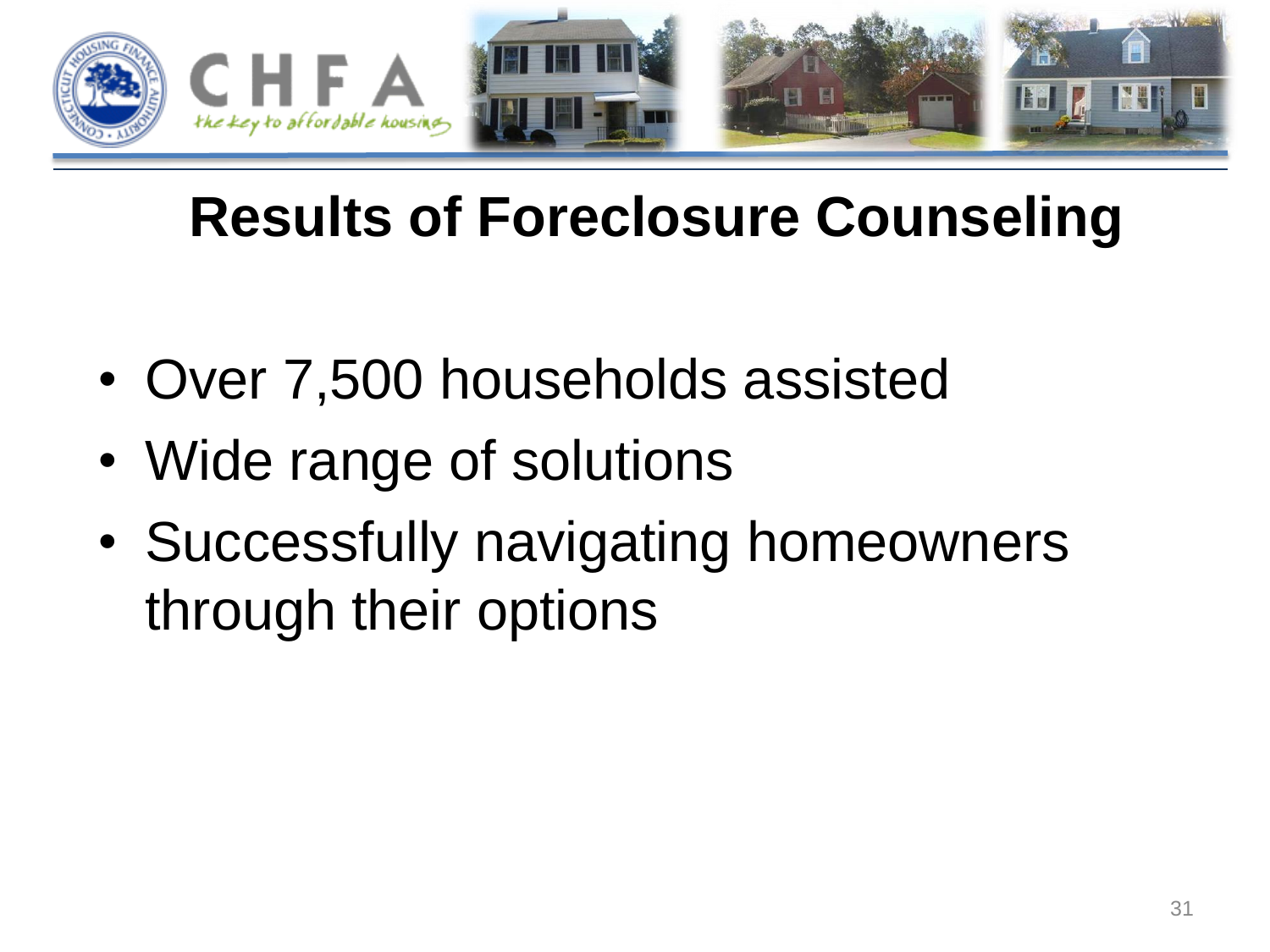

## **Judicial Mediation**

- Resolve foreclosure by negotiating repayment, modification of terms, or short sale.
- Homeowners receive notification of mediation along with foreclosure notice.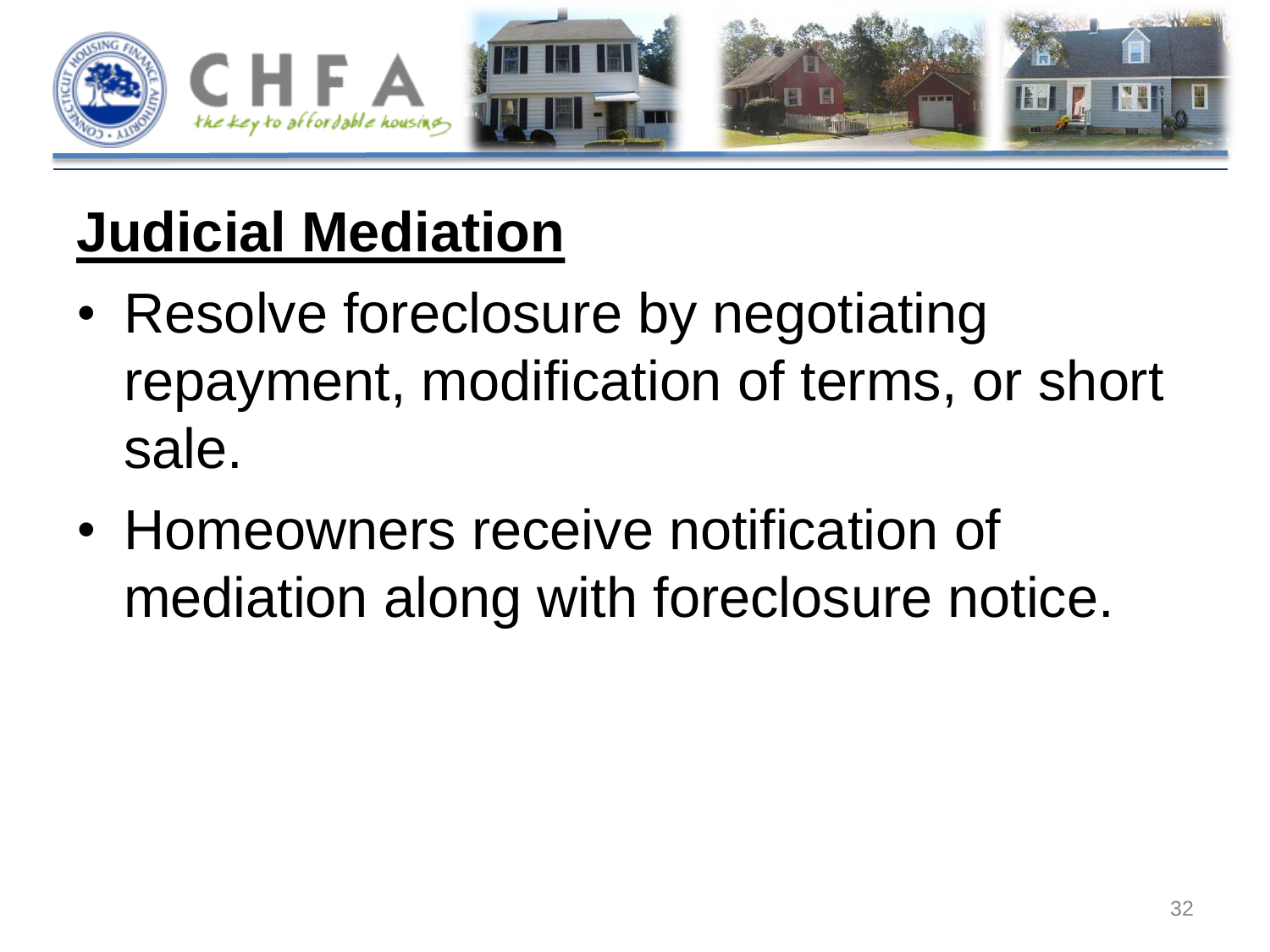

## **Success of CT Judicial Mediation Program**

- 80% settlement rate
- 65% of borrowers stay in home
- 15% moving from home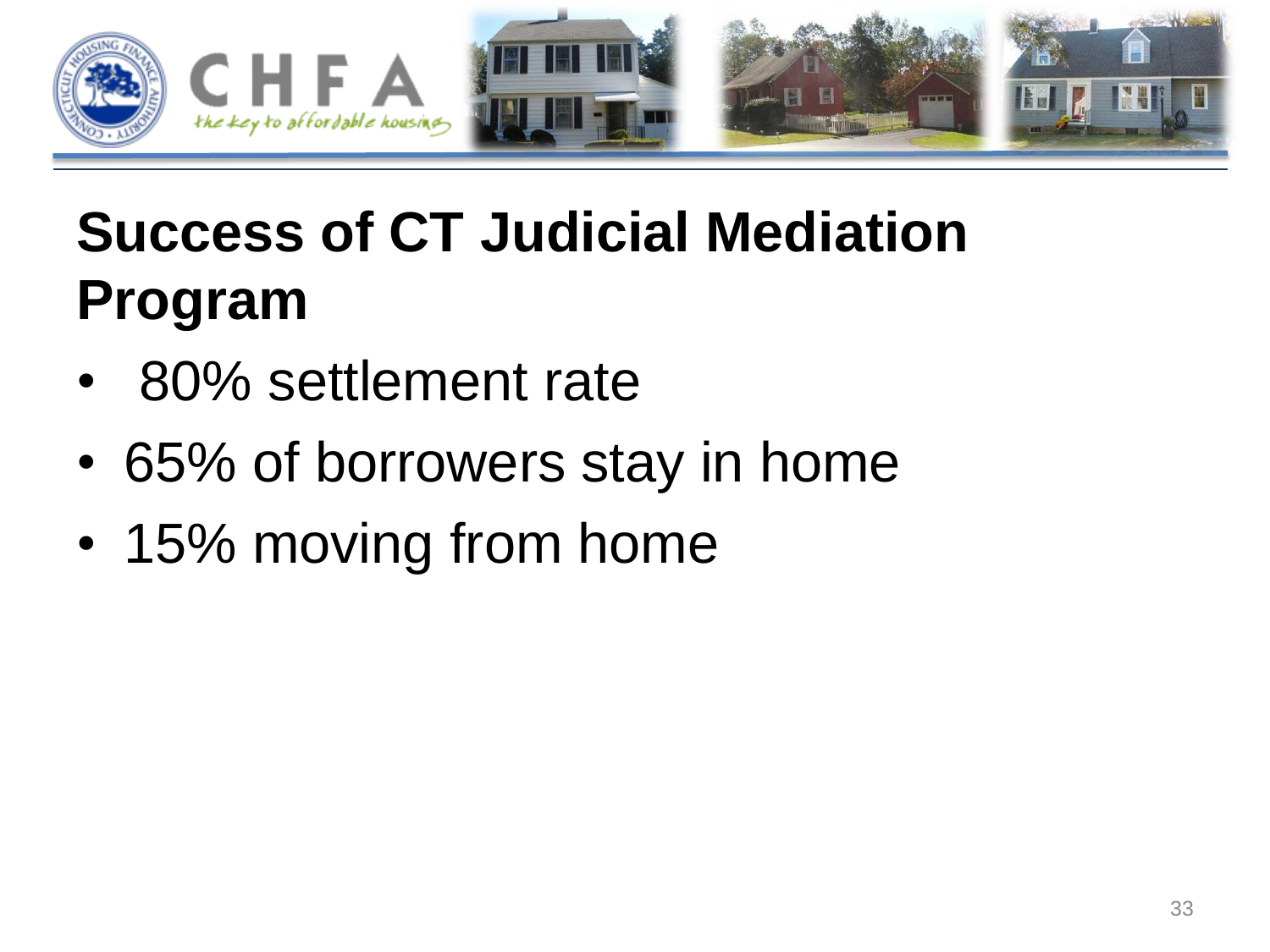

# Estimated Demand Future Programs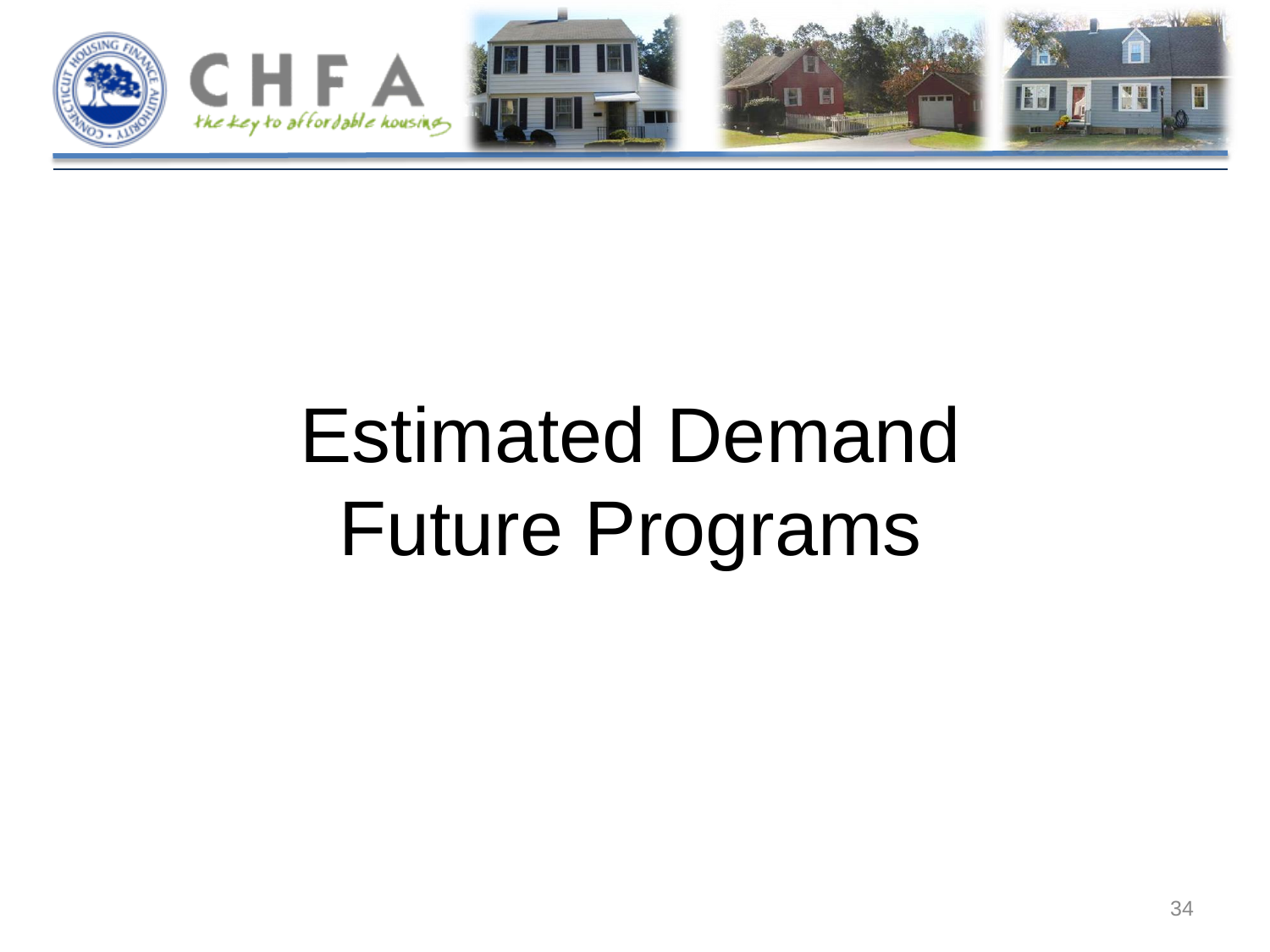

### **Future of Programs**

- Currently 40,000 households at 90+ days
- 15,000 borrowers in subprime mortgages
- Continued need for financial assistance for under-employed and unemployed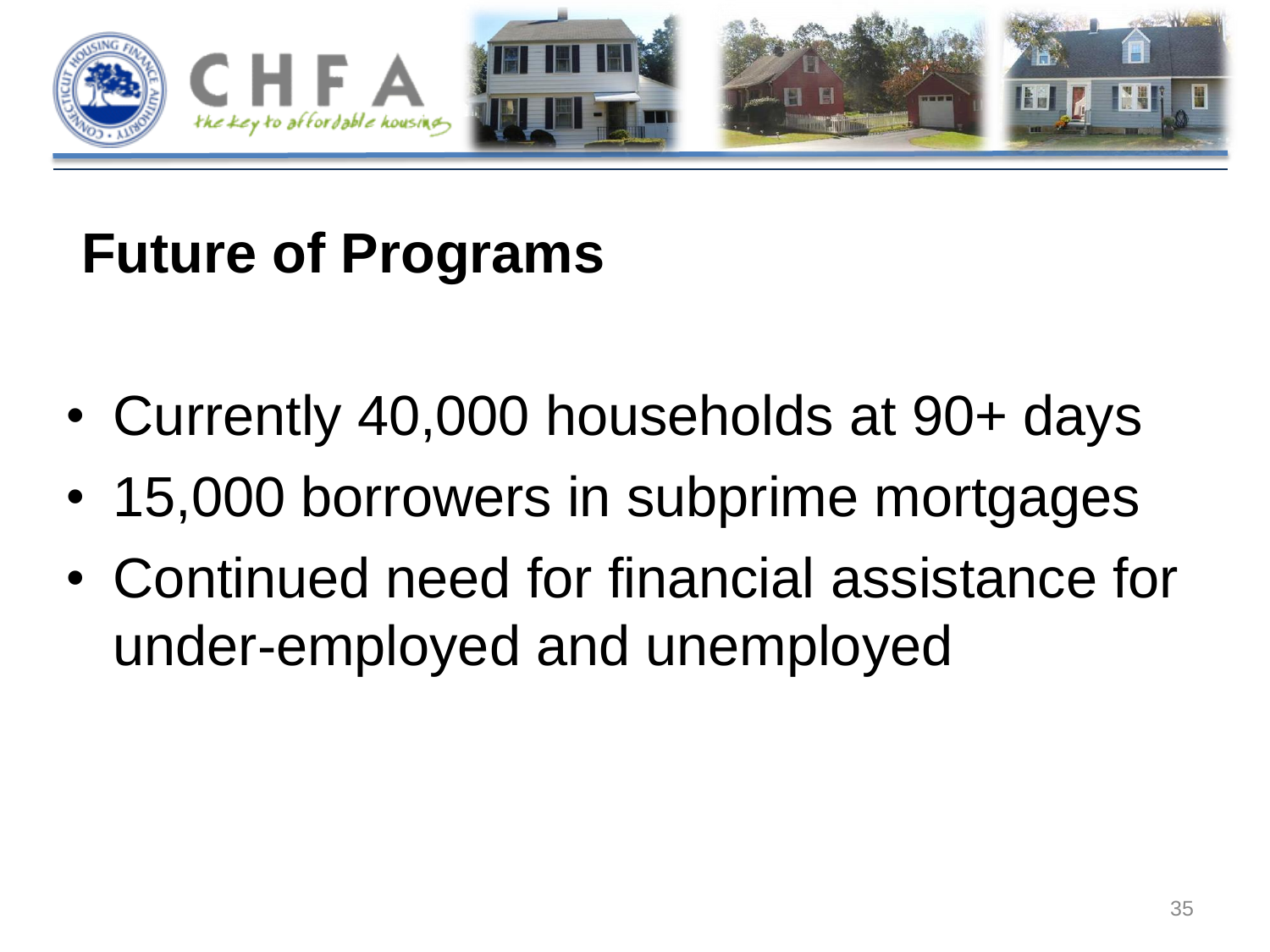

#### **CT FAMLIES Recommendations**

- Existing program resources expended 2012
- Allow current program to sunset
- Work with Washington to allow HFAs to provide refinancing